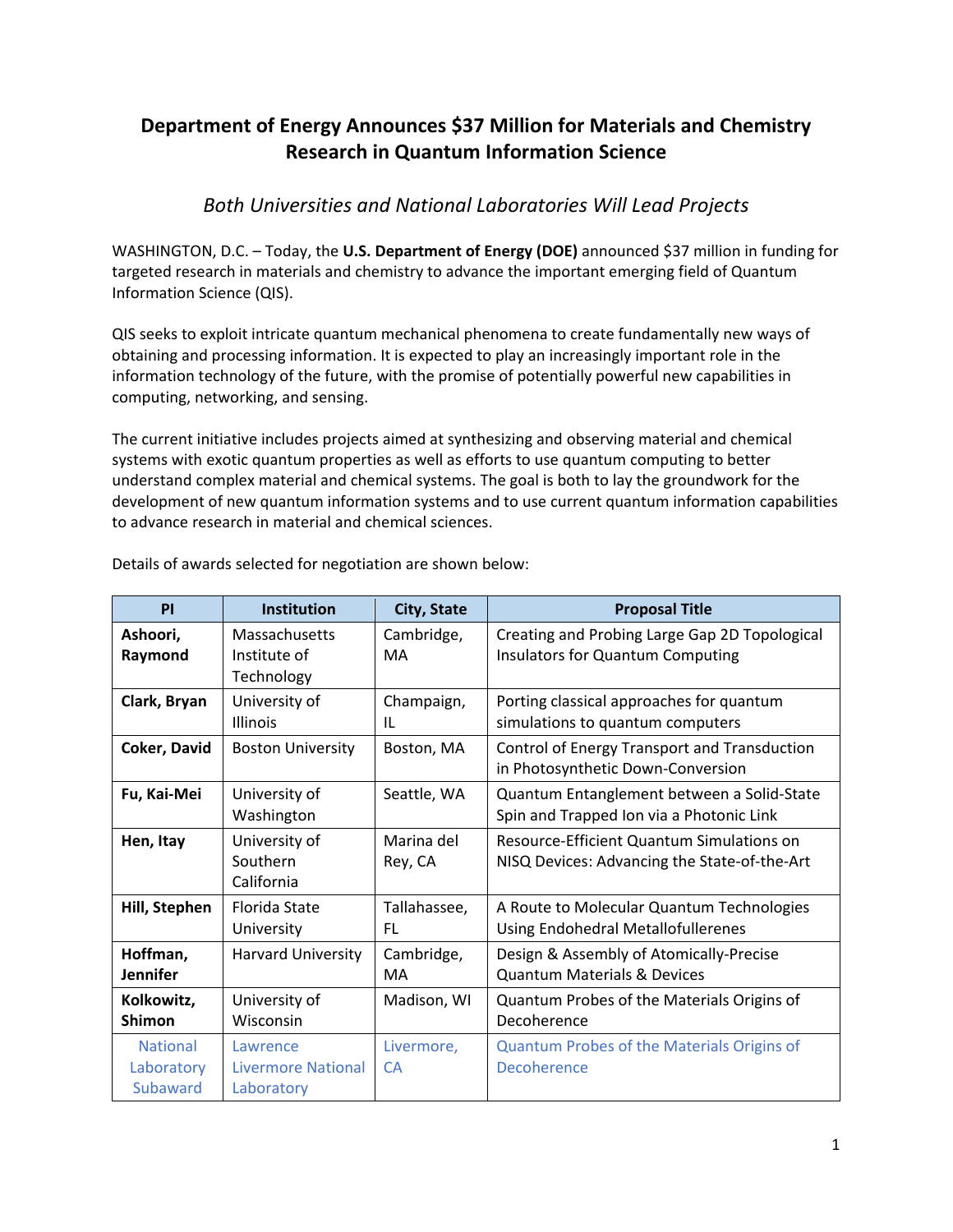| PI                                        | <b>Institution</b>                                        | City, State               | <b>Proposal Title</b>                                                                                                               |
|-------------------------------------------|-----------------------------------------------------------|---------------------------|-------------------------------------------------------------------------------------------------------------------------------------|
| Lawrie,<br><b>Benjamin</b>                | Oak Ridge National<br>Laboratory                          | Oak Ridge,<br><b>TN</b>   | Nanoscale Quantum and Classical Sensing for<br>Superconducting and Topological Quantum<br>Information                               |
| Lyon,<br><b>Stephen</b>                   | Princeton<br>University                                   | Princeton, NJ             | Materials for Ultra-Coherent, Mobile, Electron-<br>Spin Qubits                                                                      |
| <b>National</b><br>Laboratory<br>Subaward | <b>Sandia National</b><br>Laboratories                    | Albuquerque,<br><b>NM</b> | Materials for Ultra-Coherent, Mobile, Electron-<br><b>Spin Qubits</b>                                                               |
| Manfra,<br><b>Michael</b>                 | <b>Purdue University</b>                                  | West<br>Lafayette, IN     | Direct Observation of Fractional Quantum Hall<br>Quasiparticle Braiding Statistics via<br>Interferometry                            |
| Martinez,<br><b>Todd</b>                  | <b>SLAC National</b><br>Accelerator<br>Laboratory         | Menlo Park,<br><b>CA</b>  | Hybrid Quantum/Classical Algorithms for<br>Photochemistry and Nonadiabatic Dynamics                                                 |
| <b>National</b><br>Laboratory<br>Subaward | <b>Oak Ridge National</b><br>Laboratory                   | Oak Ridge,<br><b>TN</b>   | <b>Hybrid Quantum/Classical Algorithms for</b><br><b>Photochemistry and Nonadiabatic Dynamics</b>                                   |
| Painter,<br>Oskar                         | California Institute<br>of Technology                     | Pasadena,<br><b>CA</b>    | Enhancing Entanglement: Non-Markovian and<br>Floquet Reservoir Engineering in Many-Qubit<br><b>Superconducting Quantum Circuits</b> |
| Richerme,<br><b>Philip</b>                | Indiana University                                        | Bloomington,<br>IN        | An Ion-Trap Quantum Simulator for Exotic 2D<br><b>Materials</b>                                                                     |
| <b>Schelter, Eric</b>                     | University of<br>Pennsylvania                             | Philadelphia,<br>PA       | <b>Expressing Tunable Emergent Quantum</b><br>Phenomena in Molecular Materials with Strong<br><b>Electron Corrections</b>           |
| <b>National</b><br>Laboratory<br>Subaward | <b>Lawrence Berkeley</b><br><b>National</b><br>Laboratory | Berkeley, CA              | <b>Expressing Tunable Emergent Quantum</b><br>Phenomena in Molecular Materials with Strong<br><b>Electron Corrections</b>           |
| Shultz, David                             | North Carolina<br><b>State University</b>                 | Raleigh, NC               | Optical Generation and Manipulation of Spin<br>Qubits                                                                               |
| Stemmer,<br><b>Susanne</b>                | University of<br>California, Santa<br><b>Barbara</b>      | Santa<br>Barbara, CA      | Intrinsic Topological Superconductors for Next-<br><b>Generation Quantum Systems</b>                                                |
| Vuckovic,<br>Jelena                       | Stanford<br>University                                    | Stanford, CA              | Controlled Synthesis of Solid-State Quantum<br>Emitter Arrays for Quantum Computing and<br>Simulation                               |
| Wasielewski,<br><b>Michael</b>            | Northwestern<br>University                                | Evanston, IL              | <b>Systems for Transducing Entanglement</b><br>between Photons and Electron Spins                                                   |
| Yao, Yongxin                              | Ames Laboratory                                           | Ames, IA                  | Quantum Computing Enhanced Gutzwiller<br>Variational Embedding Method for Correlated<br><b>Multi-Orbital Materials</b>              |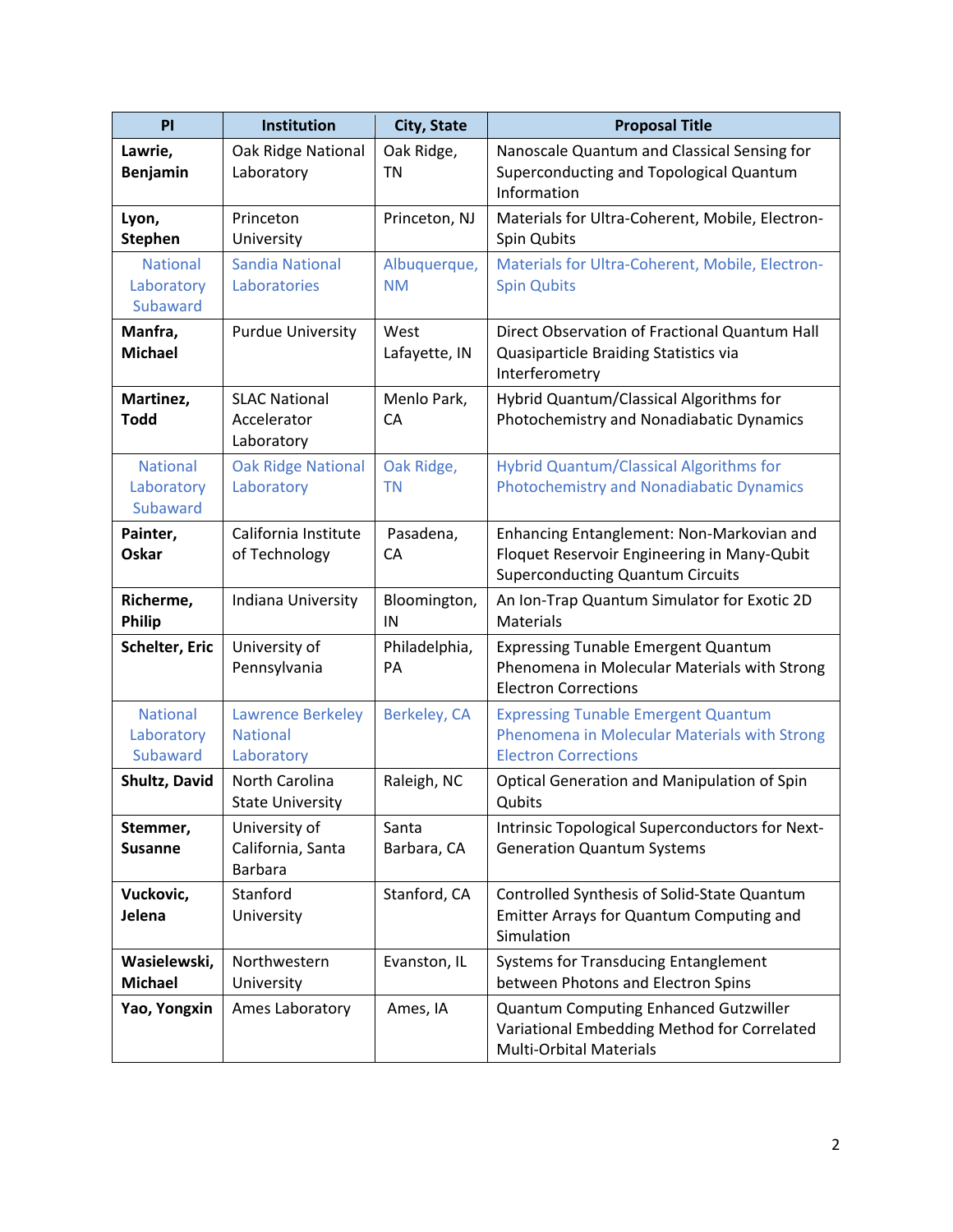# **Basic Energy Sciences**

## **Quantum Information Science Awards Abstracts**

#### **Creating and Probing Large Gap 2D Topological Insulators for Quantum Computing**

PI: Raymond Ashoori, Massachusetts Institute of Technology Co-PIs: Joseph Checkelsky (MIT), Liang Fu (MIT), Nuh Gedik (MIT), Pablo Jarillo-Herrero (MIT)

**Porting classical approaches for quantum simulations to quantum computers** 

PI: Bryan Clark, University of Illinois

#### **Control of Energy Transport and Transduction in Photosynthetic Down-Conversion**

PI: David Coker, Boston University Co-PIs: Ksenia Bravaya (Boston University), Gregory Scholes (Princeton), Sahar Sharifzadeh (Boston University)

#### **Quantum Entanglement between a Solid-State Spin and Trapped Ion via a Photonic Link** PI: Kai-Mei Fu, University of Washington Co-PI: Boris Blinov (U Washington)

**Resource-Efficient Quantum Simulations on NISQ Devices: Advancing the State-of-the-Art** PI: Itay Hen, University of Southern California Co-PI: Amir Kalev (Maryland)

**A Route to Molecular Quantum Technologies Using Endohedral Metallofullerenes**

PI: Stephen Hill, Florida State University Co-PI: Jianyuan Zhang (Rutgers)

#### **Design & Assembly of Atomically-Precise Quantum Materials & Devices**

PI: Jennifer Hoffman, Harvard University Co-PIs: Taylor Hughes (University of Illinois), Boris Kozinsky (Harvard), Julia Mundy (Harvard)

#### **Quantum Probes of the Materials Origins of Decoherence**

PI: Shimon Kolkowitz, University of Wisconsin Co-PIs: Victor Brar (Wisconsin), Jennifer Choy (Wisconsin), Jonathan DuBois (LLNL), Mark Eriksson (Wisconsin), Lara Faoro (Wisconsin), Mark Friesen (Wisconsin), Alex Levchenko (Wisconsin), Vince Lordi (LLNL), Robert McDermott (Wisconsin), Keith Ray (LLNL), Yaniv Rosen (LLNL)

#### **Nanoscale Quantum and Classical Sensing for Superconducting and Topological Quantum Information**

PI: Benjamin Lawrie, Oak Ridge National Laboratory Co-PIs: Matthew Brahlek (ORNL), Eugene Dumitrescu (ORNL), Gabor Halasz (ORNL), Peter Maksymovych (ORNL)

#### **Materials for Ultra-Coherent, Mobile, Electron-Spin Qubits**

PI: Stephen Lyon, Princeton University Co-PI: Mark Dykman (Michigan State), Eric Shaner (SNL), M. David Henry (SNL)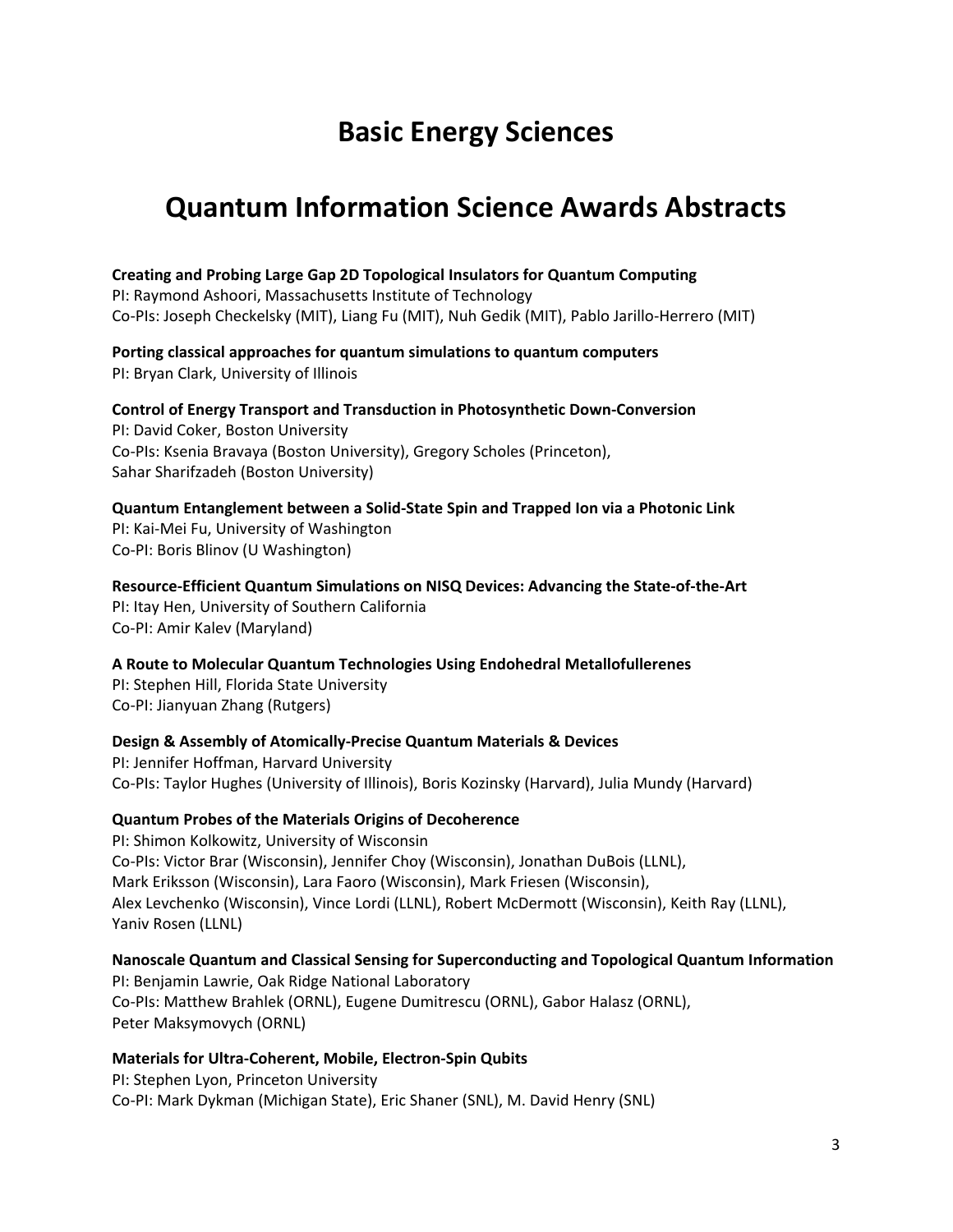**Direct Observation of Fractional Quantum Hall Quasiparticle Braiding Statistics via Interferometry** PI: Michael Manfra, Purdue University

## **Hybrid Quantum/Classical Algorithms for Photochemistry and Nonadiabatic Dynamics**

PI: Todd Martinez, SLAC National Accelerator Laboratory Co-PI: Edward Hohenstein (SLAC), Dmitry Liakh (ORNL), Alexander McCaskey, (ORNL), Abraham Nitzan (U Pennsylvania), Robert Parrish (QC Ware Corporation), David Reichman (Columbia), Joseph Subotnik (U Pennsylvania)

#### **Enhancing Entanglement: Non-Markovian and Floquet Reservoir Engineering in Many-Qubit Superconducting Quantum Circuits**

PI: Oskar Painter, California Institute of Technology Co-PI: Aashish Clerk (University of Chicago)

#### **An Ion-Trap Quantum Simulator for Exotic 2D Materials**

PI: Philip Richerme, Indiana University Co-PIs: Gerardo Ortiz (Indiana), Babak Seradjeh (Indiana)

#### **Expressing Tunable Emergent Quantum Phenomena in Molecular Materials with Strong Electron Corrections**

PI: Eric Schelter, University of Pennsylvania Co-PIs: Corwin Booth (LBNL), Jochen Autschbach (University at Buffalo)

#### **Optical Generation and Manipulation of Spin Qubits**

PI: David Shultz, North Carolina State University Co-PI: Martin L. Kirk (University of New Mexico)

#### **Intrinsic Topological Superconductors for Next-Generation Quantum Systems**

PI: Susanne Stemmer, University of California, Santa Barbara Co-PIs: Leon Balents (UC Santa Barbara), Stephen Wilson (UC Santa Barbara), Andrea Young (UC Santa Barbara)

### **Controlled Synthesis of Solid-State Quantum Emitter Arrays for Quantum Computing and Simulation**

PI: Jelena Vuckovic, Stanford University Co-PIs: Dirk Englund (MIT), Tony Heinz (Stanford), Mikhail Lukin (Harvard), Melosh Nicholas (Stanford), Hongkun Park (Harvard), Susanne Yelin (Harvard) Collaborator: Adam Gali (Hungarian Academy of Sciences)

#### **Systems for Transducing Entanglement between Photons and Electron Spins**

PI: Michael Wasielewski, Northwestern University Co-PIs: Theodore Goodson (Michigan), Shaul Mukamel (UC Irvine), Emily Weiss (Northwestern)

#### **Quantum Computing Enhanced Gutzwiller Variational Embedding Method for Correlated Multi-Orbital Materials**

PI: Yongxin Yao, Ames Laboratory Co-PIs: Kai-Ming Ho (Ames), Peter Orth (Ames), Cai-Zhuang Wang (Ames)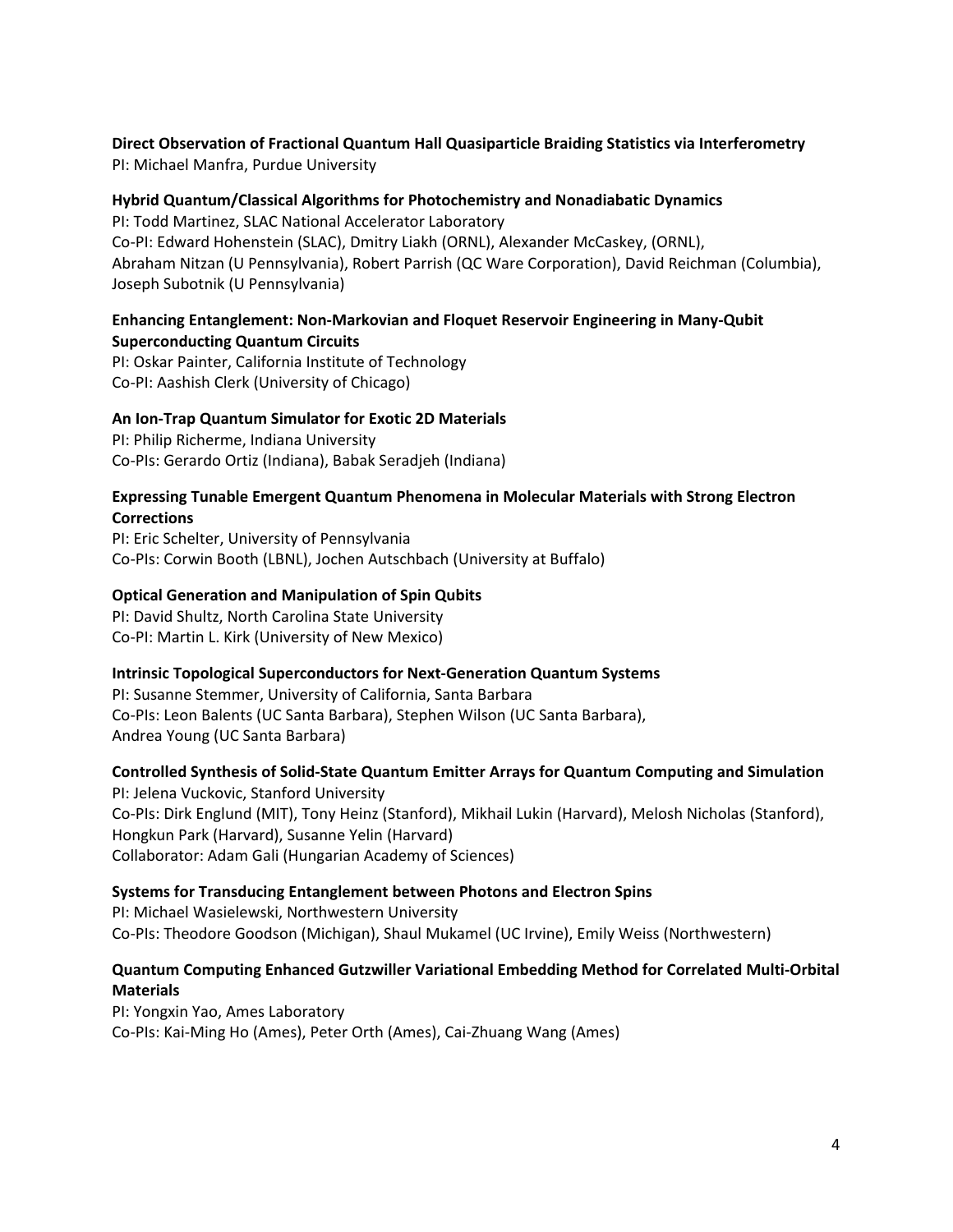#### **Creating and Probing Large Gap 2D Topological Insulators for Quantum Computing**

*PI: Raymond Ashoori, Massachusetts Institute of Technology Co-PIs: Joseph Checkelsky (MIT), Liang Fu (MIT), Nuh Gedik (MIT), Pablo Jarillo-Herrero (MIT)*

Quantum computers store information not as ordinary bits, but instead as qubits that become quantum mechanically entangled with one another during a computation. This can lead to a massive potential speed-up of computations compared with traditional computers. However, qubits tend to lose their information over time to the environment, causing severe limitations on the implementation of quantum computers. Recently physicists have developed concepts for qubits based on newly understood "topological insulator" materials. Remarkably, qubits made from topological insulators and superconductivity can have "topological protection" that prevents information loss to the environment because doing so would require an unlikely change of topology of the entire electronic system.

Topological insulators have unusual electronic properties. The interior of a piece of topological insulator material behaves as an electrical insulator while the edges conduct electricity. New techniques can produce atomically thin flakes of topological insulator materials and place and stack them with other materials to create larger electronic structures. Theorists have proposed using such structures to create topological qubits, with the information processing elements existing at the conducting edges of the flakes. Now, there is a hunt for materials with properties for making robust topological qubits. In this quest, it is imperative to develop theories for materials and to screen materials for the features needed for effective creation of topological qubits: (1) low disorder to preserve the integrity of topological edge states; (2) a large topological energy scale ("band gap") to allow for high temperature operation; and (3) either intrinsic superconductivity or the capacity to develop it via proximity from an adjacent layer.

Development and screening of candidate topological insulator materials for use in qubits requires a detailed understanding of their electronic properties. Unfortunately, in many candidate topological insulator materials it has proven difficult to make good (ohmic) electrical contacts for characterization by transport measurements. Even in cases where ohmic contacts exist, ordinary measurements of electrical transport do not probe the bulk in these systems when they are electrically tuned into a topologically insulating state. Further limiting the understanding of these systems, direct probes of the electronic bands in these 2D topological systems are lacking, due to either the small material flake size or their destruction in exposure to air in transporting these materials to characterization facilities.

This project will focus on the synthesis of candidate topological insulators and characterization of their electrical properties without direct electrical contact. The measurements include (1) A novel pulsed quantum tunneling method that permits very high resolution electronic structure; (2) A capacitance method that precisely measures the thermodynamic properties of the electronic system; 3) Methods for laser-based angle resolved photoemission spectroscopy that determine the electronic bands in the material; and (4) A THz technique that determines the topological properties of the material.

This award brings together theoretical prediction, synthesis, and measurement of samples of different 2D topological insulator materials that potentially contain the key features for higher temperature topological quantum computation. Theoretical efforts will be aimed not only at predicting materials and related device architectures but also to provide feedback to the above studies for improved synthesis and fabrication schemes to improve quantum system properties. The team offers complementary expertise in synthesis of bulk, thin film, and atomically thin exfoliated materials with applicability to a wide variety of candidate systems for the next generation of robust quantum information systems.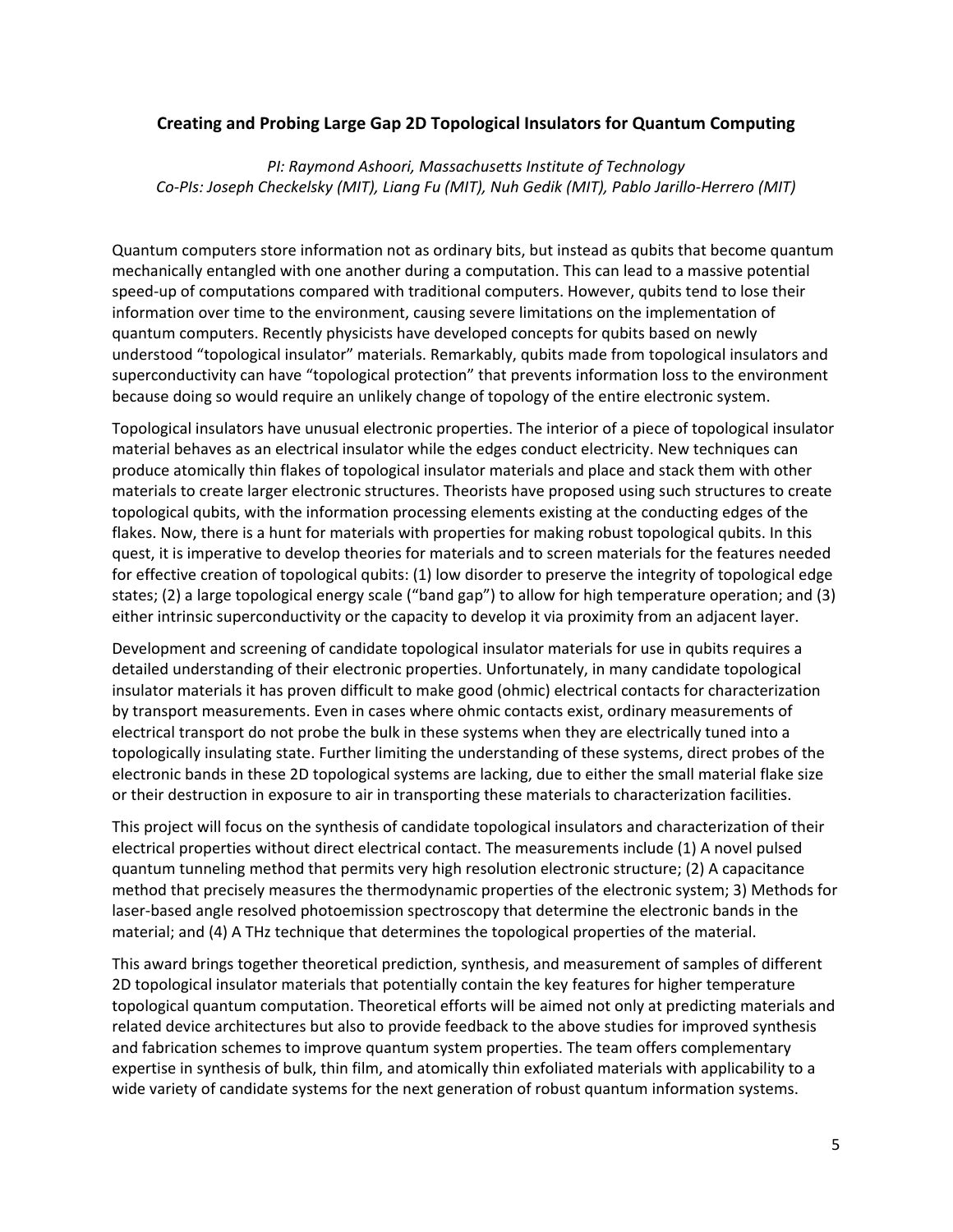#### **Porting classical approaches for quantum simulations to quantum computers**

*PI: Bryan Clark, University of Illinois*

One of the most promising applications for quantum computers is the simulation of quantum systems ranging from molecules to materials. Such simulations are difficult to run on classical computers because of their exponential cost in processing time, which currently restricts the size of exact simulations to systems of approximately 50 electrons. Classically, this exponential difficulty is dealt with by developing alternative approximation techniques, such as fixed-node quantum Monte Carlo and the density matrix renormalization group. Unfortunately, these approximations are often not accurate enough. While in principle, quantum computers overcome this problem, the standard exact quantum computing techniques are unusable for today's era of noisy quantum computers; new quantum algorithms are needed. The objectives of this research are to develop quantum computing algorithms for simulating molecules and materials by porting the classical approximation techniques used on classical computers to quantum computers. In addition, this research will establish how to make these algorithms simultaneously leverage existing large classical parallel computing resources in concert with small quantum machines.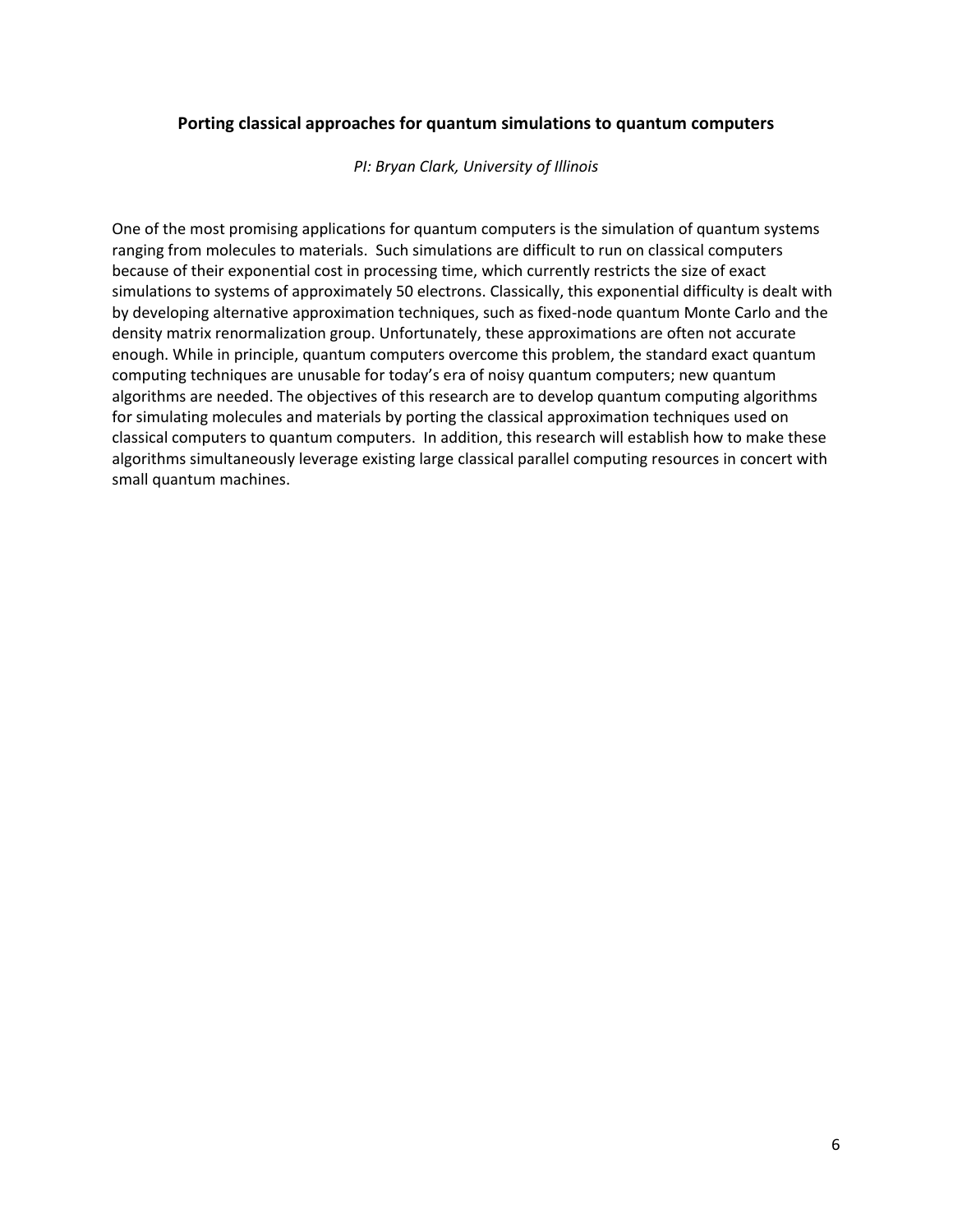#### **Control of Energy Transport and Transduction in Photosynthetic Down-Conversion**

*PI: David Coker, Boston University Co-PIs: Ksenia Bravaya (Boston U), Gregory Scholes (Princeton), Sahar Sharifzadeh (Boston U)*

The project will combine theoretical and computational methods with ultrafast spectroscopy to enable accurate, first-principles modeling of excitation energy flow through light harvesting proteins of natural photosynthesis. The models will sample thermally accessible conformations of the photosynthetic pigment molecules and their protein environment. Electronic structure calculations will provide pigment excitation energies and electronic couplings. Their dependence on nuclear geometry will reveal the coupling of electronic transitions to excitation transfer between pigments, which may also excite local vibrations to dissipate excess energy at each transfer. Photosynthetic light harvesting proteins function as excitation energy funnels in which inter-pigment electronic coupling and local energy dissipation guide excitation energy flow. Our studies will provide fundamental understanding of how chemical structures regulate that flow at the nanoscale.

Energy flow in light harvesting proteins will be monitored using ultrafast two-dimensional electronic spectroscopy (2DES) to observe the time-evolving vibrational and electronic (vibronic) quantum wave packets. 2DES can provide detailed maps of how excitation moves through light harvesting proteins but many 2DES features of these samples overlap so theoretical modeling is needed to disentangle mechanistic details. To this end, 2DES signal calculations will use the first principles models as input. New methods for open system quantum dynamics of many coupled electronic and vibrational degrees of freedom that include directed energy dissipation and relaxation mechanisms will be iteratively compared with experimental results to refine the models.

Next, quantum optimal control theory combined with the dissipative quantum system dynamics methods will be used to study the use of adaptive feedback controlled laser pulse shaping to prepare specific initial excited states with two goals: (1) understanding their influence on subsequent dynamics as probed in the 2DES signals and (2) understanding how control is realized in the adaptive feedback control experiments. These studies explore the possibility of reducing quantum decoherence by using model Hamiltonian-inspired shaped laser pulses to prepare initial coherent superposition states that entangle the system and environment in such a way that the composite system state can sustain longlived quantum coherent dynamics. The over-arching goal is to understand mechanisms of quantum control and initial state preparation in noisy complex systems.

Coherent/incoherent mechanistic control will also be studied by manipulating chromophore vibronic and environmental couplings. Subunits of light harvesting proteins from cryptophyte algae can be dissociated and refolded into functioning hybrids to manipulate these parameters. Similarly, the downconversion mechanism in the peridinin - chloroplyll-a protein complex of dinoflagellate algae, where internal conversion, excited state nuclear rearrangement, and intramolecular charge transfer state mixing have been implicated from indirect experiments, will be studied with 2DES and theoretical protocols enabling direct mechanistic interpretation.

Photosynthetic light harvesting proteins are of both practical and fundamental interest. This project combines theory, computation and experiment to explore the feasibility of quantum state preparation in highly complex molecular systems. The information gained can also guide design of excitonic circuit elements for high efficiency, high fidelity control of excitation energy in light harvesting applications.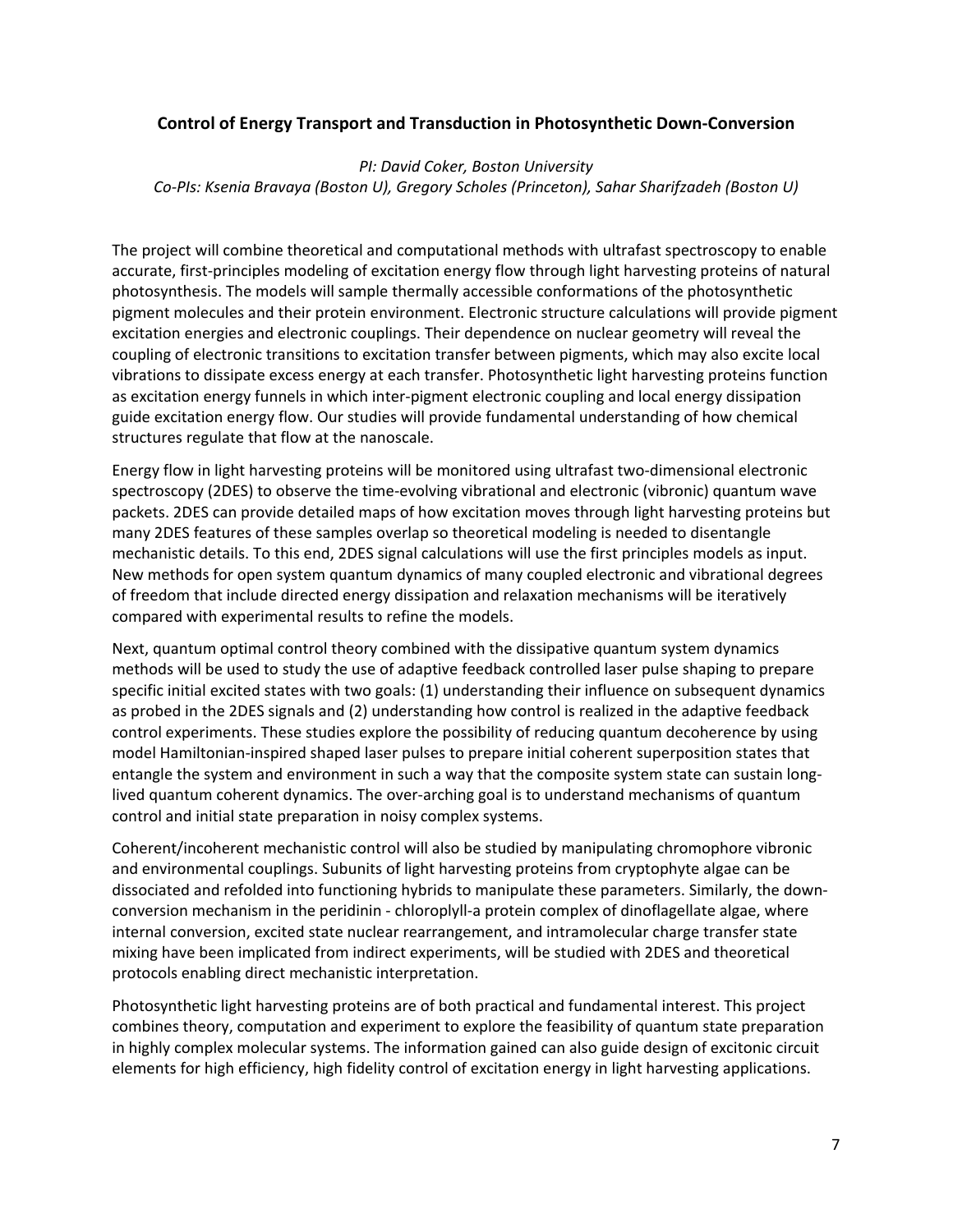#### **Quantum Entanglement between a Solid-State Spin and Trapped Ion via a Photonic Link**

*PI: Kai-Mei Fu, University of Washington Co-PI: Boris Blinov (University of Washington)*

Quantum mechanics, the theory that describes the microscopic world, allows objects to be at several places at the same time, a property called quantum superposition. If several objects are in such a superposition state, then their individual properties may become "entangled" in such a way that detecting one of the objects would affect the others even though there is no direct physical connection between them. Termed "spooky action at a distance" by Albert Einstein, this property has no classical physics analog, and its study is essential for our understanding of quantum mechanics. Entanglement also has important practical applications and implications for the rapidly developing fields of quantum computing and quantum communication. Quantum computers may soon be able to break computational speed records for some very important and useful algorithms; their very existence requires quantum entanglement between the quantum bits, or "qubits", that they operate. Quantum communication channels can transmit data extremely securely; the reliability and range of this transmission depend crucially on the ability to generate the entanglement.

One of the main limiting factors in the development of quantum computers is engineering a single qubit system which excels at all the requirements for quantum computing. In contrast, efficient transduction between qubit systems may lead to hybrid-qubit quantum computers in which different qubits may specialize in memory, operations, and interconnects, eliminating the need for a single qubit to excel on all fronts. In our work we plan to create, for the first time, entanglement between a single isolated Yb+ atom suspended in space by an electric field, the ideal qubit for quantum memory, and a single electron spin in the semiconductor ZnO, a candidate for fast qubit operations. The scheme is enabled by the nearly-identical optical transition frequencies in these disparate quantum systems. Future applications of this hybrid system that utilizes three types of qubits, single semiconductor spins, single atoms and single photons, may include quantum repeaters and quantum networks, and new types of quantum computing platforms.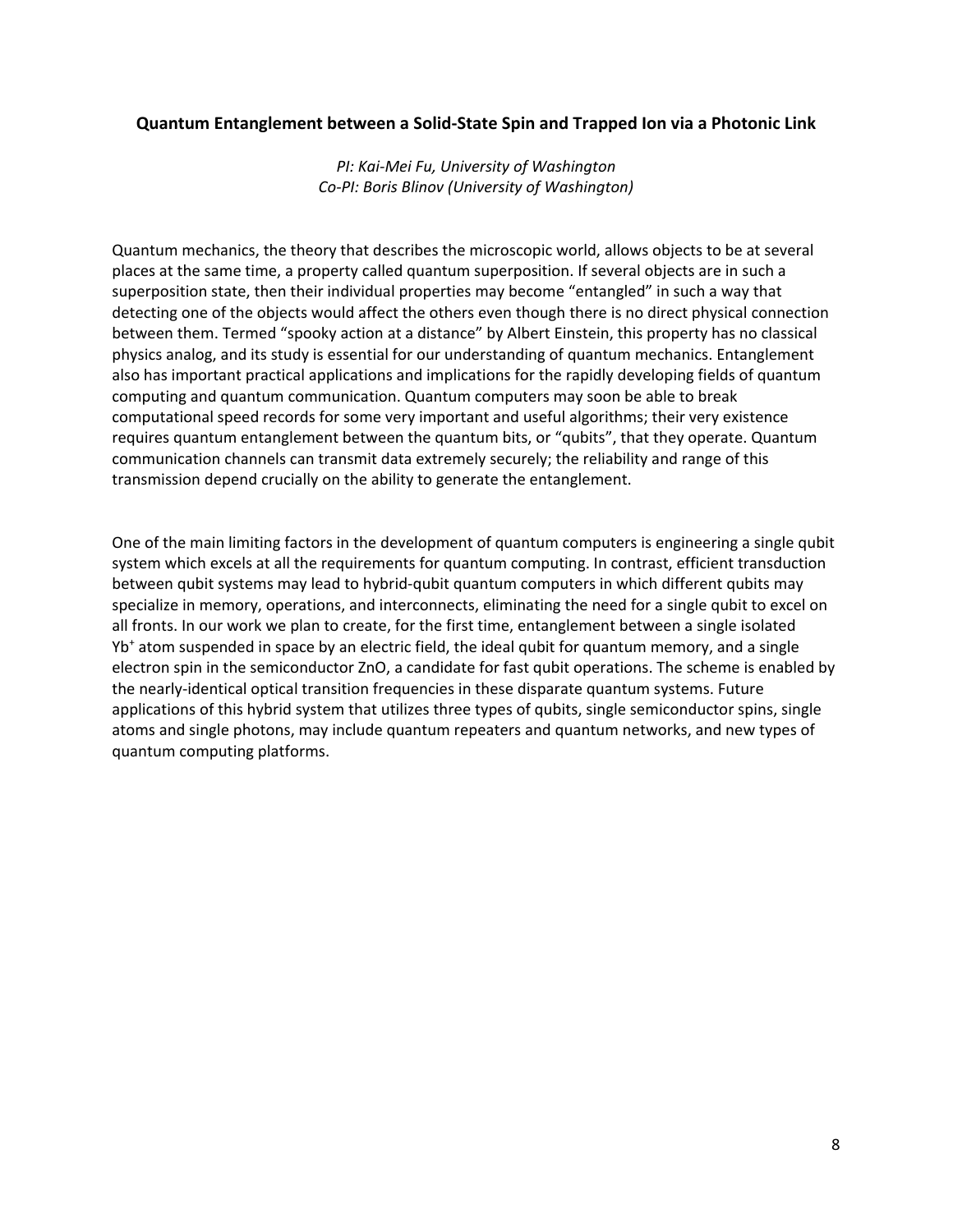#### **Resource-Efficient Quantum Simulations on NISQ Devices: Advancing the State-of-the-Art**

*PI: Itay Hen, University of Southern California Co-PI: Amir Kalev (Maryland)*

Simulating quantum many-body systems is a central challenge in Physics, Chemistry and Material Sciences as well as in other areas of science and technology, aiming to advance our understanding of phenomena associated with controlling the quantum dynamics of non-equilibrium chemical and materials systems, unraveling the physics and chemistry of strongly correlated electron systems and so much more. While no classical algorithms are known to efficiently simulate quantum many-body systems, still, a significant fraction of the world's computing power is spent on solving instances of this problem. Quantum algorithms offer a way around the classical bottlenecks by way of digitizing the time evolution of the system in question on a circuit. However, present-day quantum computing devices only allow for the programming of small and noisy quantum circuits, which places severe constraints on the types of applications these devices may be used for in practice. To take full advantage of the computing power of present, and near-future, quantum information processors as quantum simulators, as well as for other potential applications, it is paramount to devise quantum algorithms whose resource efficiency is tightly optimized to run on small noisy circuits. In this effort, we theoretically develop and experimentally benchmark a novel algorithmic approach for resource-efficient Hamiltonian simulation that aims to supersede the current state-of-the-art.

To further reduce the resource cost of the simulation, the proposed technique utilizes aspects of quantum Hamiltonian simulation that to date have not been taken into account in existing Hamiltonian simulation algorithms, specifically, prior knowledge of the structure of the Hamiltonian and, perhaps more importantly, its relation to the initial state of the system. The utilization of this additional information allows us to tailor the digitization of the quantum time-evolution operator to the initial state on which it acts through the use of the recently developed `off-diagonal series expansion' technique. This in turn yields a more resource-lean Hamiltonian simulation algorithm as compared to the existing state-of-the-art. In addition to the theoretical thrust, the proposed technique will be benchmarked on currently available quantum hardware by studying a range of physical models via which the capabilities of noisy intermediate-scale quantum (NISQ) hardware will be determined, as well as their limitations.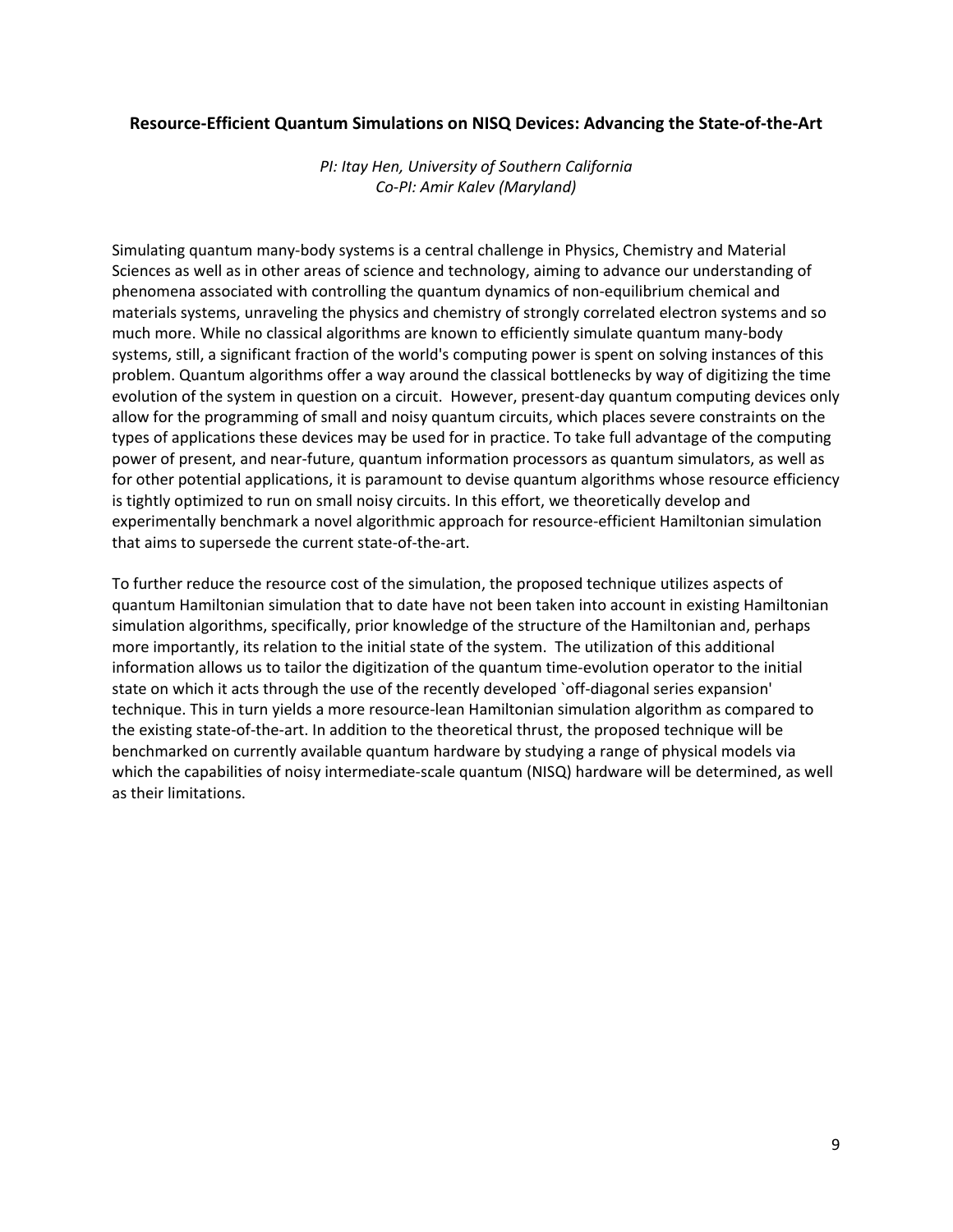#### **A Route to Molecular Quantum Technologies Using Endohedral Metallofullerenes**

*PI: Stephen Hill, Florida State University Co-PI: Jianyuan Zhang (Rutgers)*

In the search for physical realizations of the basic units for practical quantum computing (quantum bits or qubits), the bottom-up molecular approach is highly promising. This project focuses on fundamental studies of a unique class of metal-organic hybrid molecules, so-called endohedral metallofullerenes (EMFs), in which quantum information can be encoded into the magnetic (spin) states associated with lanthanide (Ln) atoms that are encapsulated within robust carbon cages (fullerenes). This approach promises significant advantages over other current magnetic qubit targets based on inorganic molecules and solids. First and foremost, the fullerene cage provides a rigid environment devoid of elements that possess magnetic nuclei (the  $^{12}$ C nucleus is non-magnetic), thereby protecting the encapsulated atoms from well-known and stubborn noise sources – random vibrations and fluctuating magnetic fields due to nearby nuclei – that can easily erase fragile quantum information states. Equally important is the focus on carbon-based molecules, which opens up the vast toolbox of organic molecular chemistry. This will allow for large-scale synthesis of chemically identical species, with exquisite control over the quantum information states of the associated endohedral Ln atoms. Meanwhile, chemical functionalization of the periphery of the EMF cage will provide potential routes to scaling-up into more complex quantum circuits via molecular self-assembly, and possibilities for rapid optical encoding and read-out of quantum information via attachment of optically active organic groups. Finally, the quantum computational resources that are attainable within a single EMF molecule containing multiple Ln atoms (up to three) with large magnetic moments (e.g.  $Gd^{3+}$ ) are expected to be considerable in comparison to inorganic transition metal counterparts. Therefore, the project aims to demonstrate the implementation of simple quantum algorithms on individual Ln EMF qudits (the generalization to base d of a qubit), something that is not possible on a single molecular qubit. Synthetic efforts aim to: (1) realize accurate and targeted tuning of the magnetic quantum states of encapsulated Ln ions, thus enabling precise, highfidelity qubit manipulation using advanced microwave magnetic resonance techniques; and (2) enable responsiveness to other external stimuli (light, current, etc.) for localized/selective qubit readout and control. The project will leverage unique electron spin resonance (ESR) instrumentation available at the US National High Magnetic Field Laboratory (NHMFL), both for precisely characterizing the magnetic states of candidate Ln-EMF molecules, and for demonstrating practical quantum logic operations. Collectively, these efforts will lead to a seamless feedback loop encompassing structural design, chemical synthesis, spectroscopic characterization, and quantum operation, to establish fundamental understanding of the design rules for EMF-based molecular qubits/qudits with desired properties, paving the way towards next-generation quantum technologies.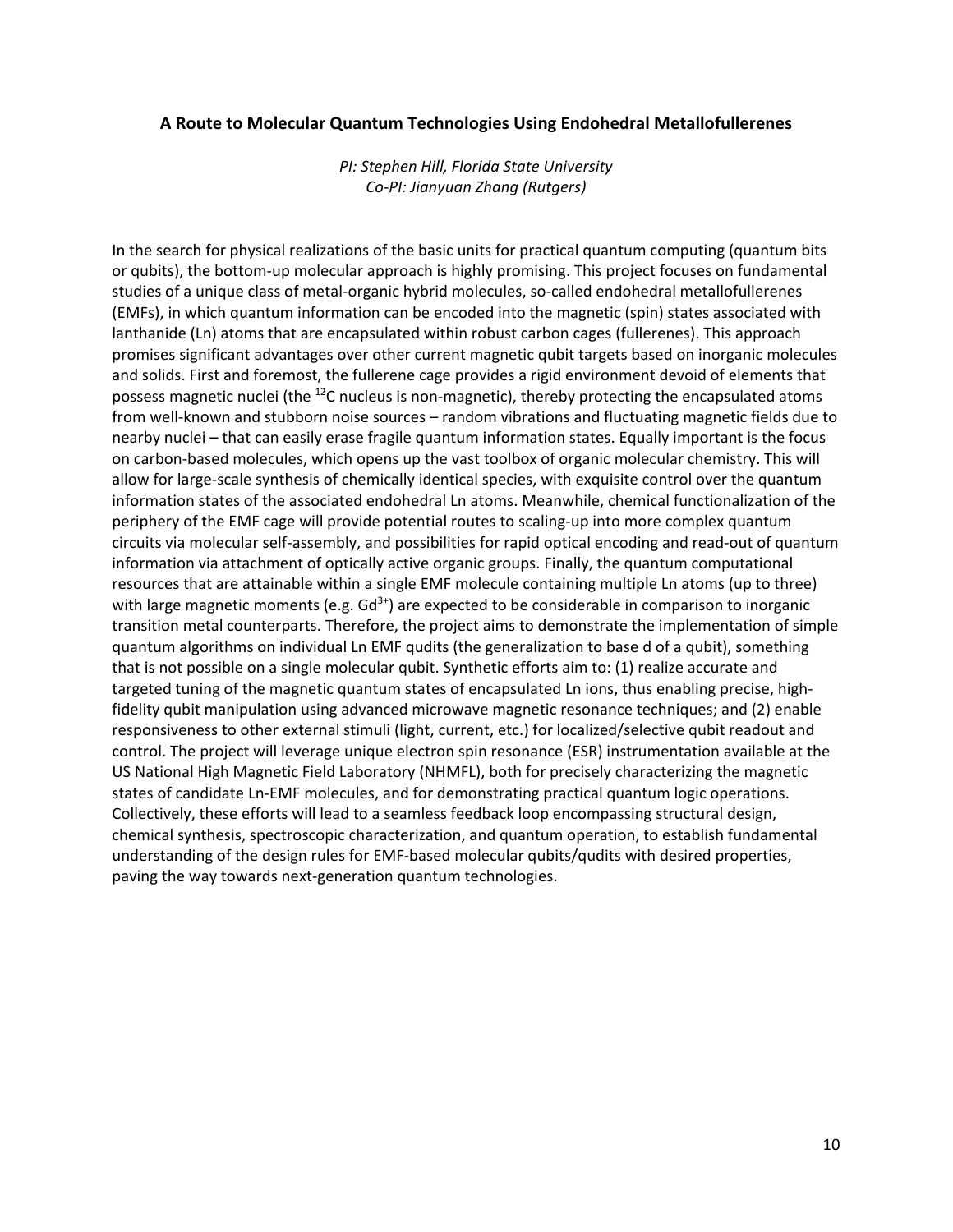#### **Design & Assembly of Atomically-Precise Quantum Materials & Devices**

#### *PI: Jennifer Hoffman, Harvard University Co-PIs: Taylor Hughes (University of Illinois), Boris Kozinsky (Harvard), Julia Mundy (Harvard)*

The investigators of this award plan to develop a platform of new materials to be used in quantum information devices. The efforts will integrate theoretical and experimental approaches within a tight feedback loop to predict, design, realize, and characterize new materials platforms and device architectures based on "Xenes" – single layers of atoms arranged in a honeycomb lattice, analogous to carbon-based graphene, but with heavier elements such as stanene, bismuthene, and plumbene. To functionalize these Xenes into devices, the investigators will decorate the Xenes with "adatoms" such as halogens or magnetic atoms. They will employ high-throughput computational materials screening to identify promising adatoms or molecular groups that possess the desired functionality. Scanning probe lithography – the technique of dragging sharp tip across a surface with picometer precision – will be used to pattern the Xene layers with arrays of specific adatoms or molecules. The different adatoms can locally stabilize distinct quantum states of matter, whose boundaries can be used to transport spin or charge. Scanning tunneling microscopy, which uses an atomically sharp tip to measure tiny currents of a few thousands of electrons, will be used to immediately detect the effect of individual atomic placement on the emergent quantum states. The investigators envision qubit systems that are reconfigurable in situ by dragging single atoms. The proposed research could result in novel quantum device capabilities currently envisioned including increased resolution in imaging and detecting; advanced cryptography for secure communication; and unprecedented computational capabilities that far exceed today's classical computing limits to handle "big data".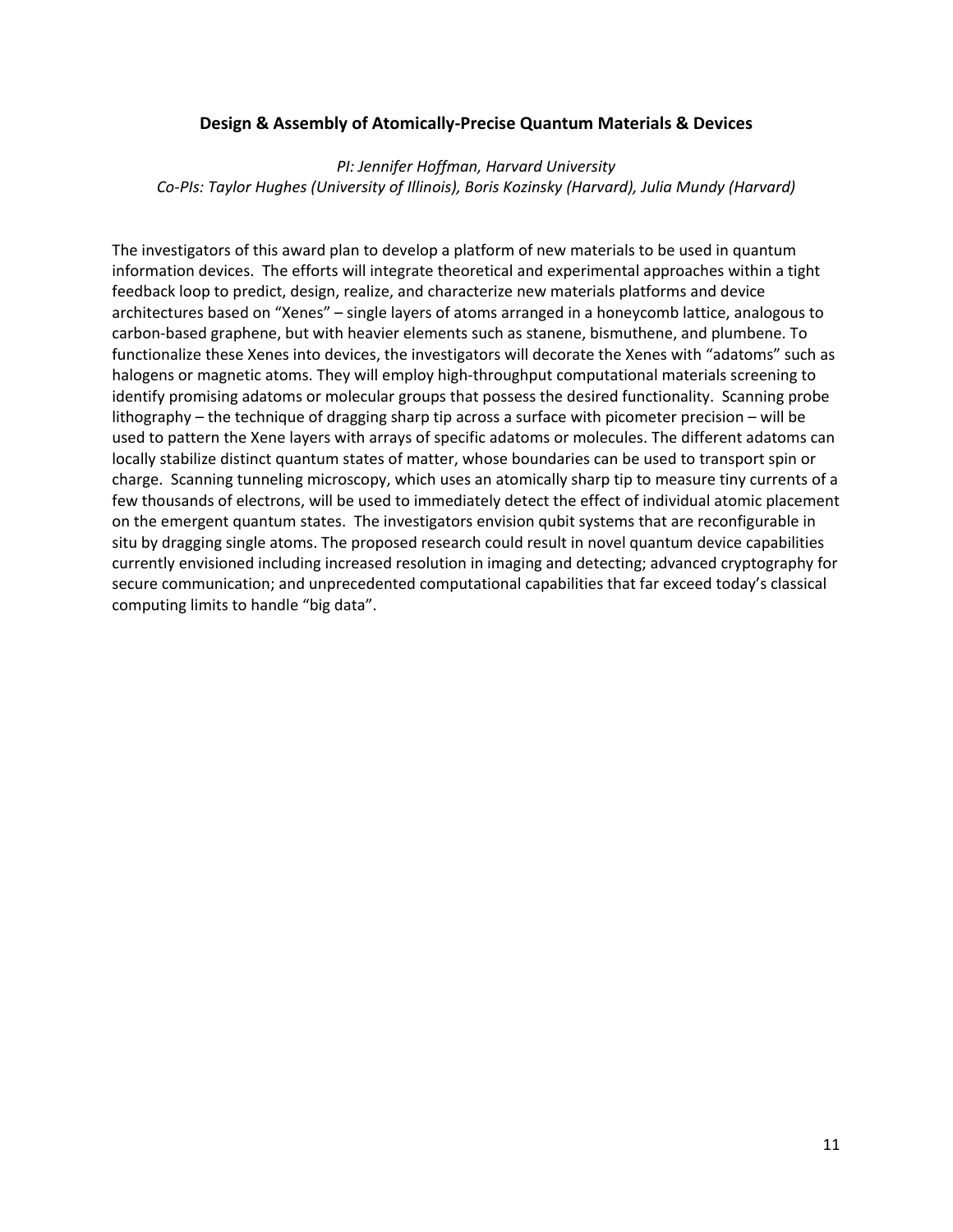#### **Quantum Probes of the Materials Origins of Decoherence**

*PI: Shimon Kolkowitz, University of Wisconsin Co-PIs: Victor Brar (Wisconsin), Jennifer Choy (Wisconsin), Jonathan DuBois (LLNL), Mark Eriksson (Wisconsin), Lara Faoro (Wisconsin), Mark Friesen (Wisconsin), Alex Levchenko (Wisconsin), Vince Lordi (LLNL), Robert McDermott (Wisconsin), Keith Ray (LLNL), Yaniv Rosen (LLNL)*

Motivated by the potential for transformative applications such as simulation of quantum phenomena, exponential speedup of certain difficult computations, and ultra-precise sensing, research into engineered quantum systems has given rise to a diverse set of solid-state quantum sensors and qubits based on superconducting Josephson junctions, quantum dots, and atomic-scale defects in widebandgap semiconductors. Unfortunately, in solid-state environments decoherence due to noise emanating from surfaces and the bulk degrades sensing performance and limits the fidelity of quantum gates in qubits. Here we propose an ambitious but realistic path to the realization of high-fidelity, scalable quantum systems by utilizing powerful quantum probes along with detailed theory and modelling to determine the microscopic origins of decoherence in solid-state qubit platforms.

By focusing on the origins of decoherence, the proposed work has the potential to transform qubit and quantum sensor design. The successful outcome we seek, improved materials to reduce the environmental sources of decoherence, will enable qubit and sensor designs that focus less on protection from a sub-optimal environment. This will open the door to quantum sensors with higher spatial resolutions and greater sensitivities, and will free qubit design to focus much more strongly on qubit-qubit interaction, enhancing the scalability of future solid-state quantum processors.

This proposal brings together leaders in experimental qubit and quantum sensor platforms with experts in state-of-the-art predictive materials modelling in collaborative, tightly- integrated team. We will develop the understanding and control over sources of materials-induced decoherence required to realize more than an order-of- magnitude improvement in solid-state qubit and quantum sensor coherence times.

We will use complementary quantum metrology tools including single spin magnetometry, spinpolarized scanning tunneling microscopy, Kelvin probe force microscopy, and qubit spectroscopy to probe the microscopic sources of decoherence in qubit systems, including superconducting qubits, semiconductor quantum dots, and defects in crystals. In parallel we will use theoretical modeling tools including DFT, Monte Carlo simulations, and other first-principles methods to simulate and predict the effect of microscopically observed defects on quantum devices. This cycle of measurement, growth, and theory will allow for systematic improvements in the materials used to fabricate solid state quantum systems.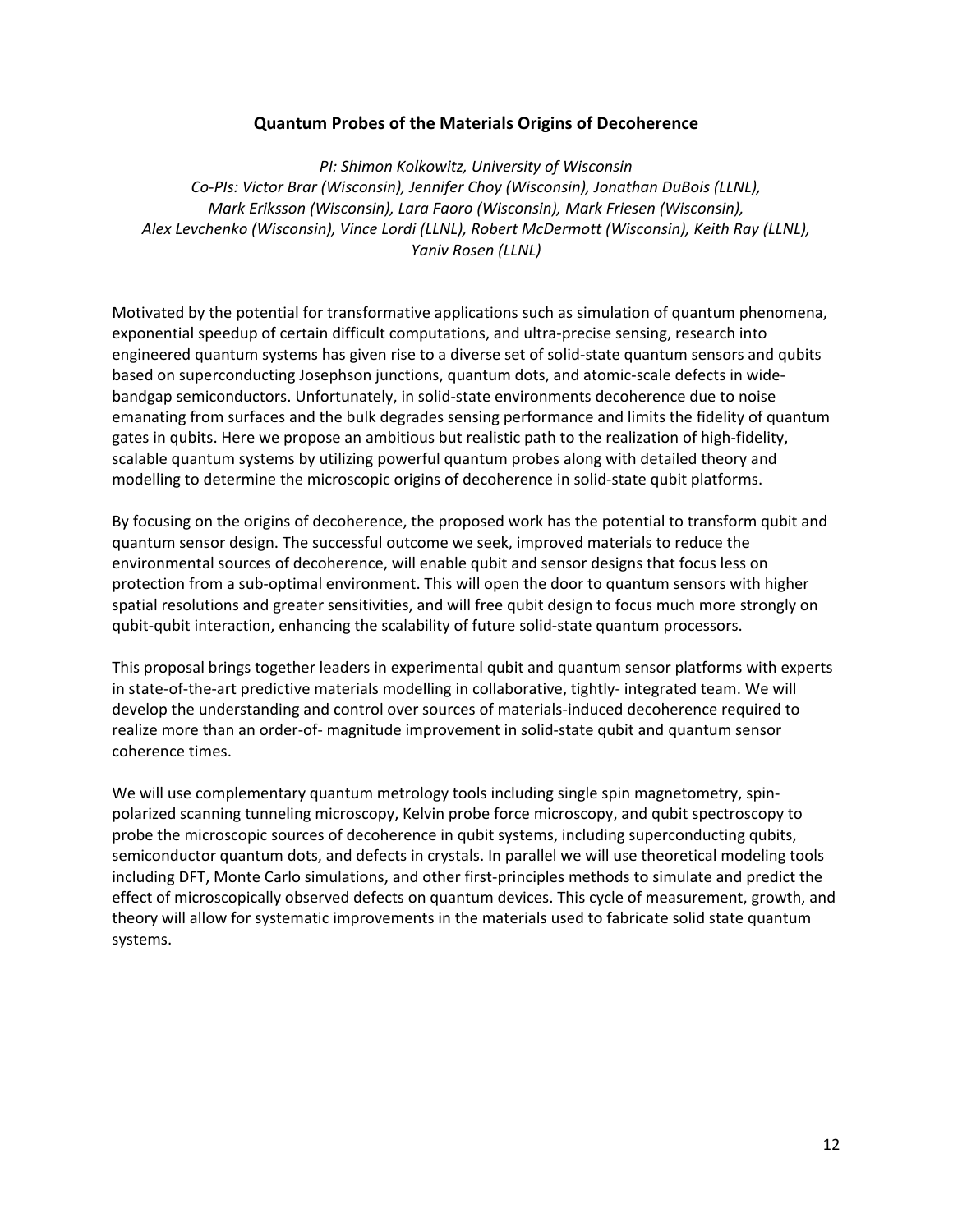#### **Nanoscale Quantum and Classical Sensing for Superconducting and Topological Quantum Information**

*PI: Benjamin Lawrie, Oak Ridge National Laboratory Co-PIs: Matthew Brahlek (ORNL), Eugene Dumitrescu (ORNL), Gabor Halasz (ORNL), Peter Maksymovych (ORNL)*

Superconducting materials are vital to state-of-the-art single photon detectors and qubits that have become increasingly viable solutions for quantum sensing and quantum computing over the past decade. However, nanoscale interactions between photons, vortices, unpaired electrons, and magnetic defects constrain their performance. Fundamental understanding and control of such interactions are essential to further development of these platforms for photonic and superconducting quantum information. The overarching goal of this work is to reveal and control fundamental nanoscale processes that constrain the behavior of qubits and quantum sensors based on topological and superconducting materials. The specific aims include: (1) Develop nanoscale understanding of photon-induced vortex and quasiparticle interactions in superconducting nanowire single photon detectors; (2) Reveal fundamental materials limitations of superconducting qubits and resonators by understanding nanoscale interactions of quasiparticles and two-level systems; and (3) Manipulate the spatial distribution of vortex-pinned Majorana fermions in topological superconductors to enable braiding operations for topological quantum computing. The fundamental material science that will be explored is tightly intertwined between these three specific aims. The photon induced vortex formation explored in aim one will be critical to the optical control of vortex-pinned Majorana fermions in aim three, and the exploration of two-level systems and quasiparticle interactions with superconducting qubits and resonators in aim two will be critical to the control of Majorana fermions in aim three and to the improved understanding of photon-superconductor interactions in aim one. Control of these interactions will likely also be critical to proposed topological quantum computers that rely on the spatial manipulation of Majorana zero modes supported by vortices in topological superconductors. While a growing body of research has modeled the microscopic origins of 1/f noise in superconducting devices for quantum information science, there have been very limited nanoscale in situ measurements of quasiparticle, two-level system, and vortex interactions in these prototypical quantum devices. At the same time, the detection and spatial manipulation of superconducting vortices paves a path towards the elusive task of Majorana braiding in topological superconductors. Optical and scanning probe microscopies using classical and quantum sensing modalities at millikelvin temperatures will be employed to characterize and control nanoscale magnetic effects in superconducting qubits and nanowire single photon detectors. Overall, this research will help enable fundamentally new experiments in quantum photonics as well as guide future progress needed to transcend the noisy intermediate-scale quantum computing era.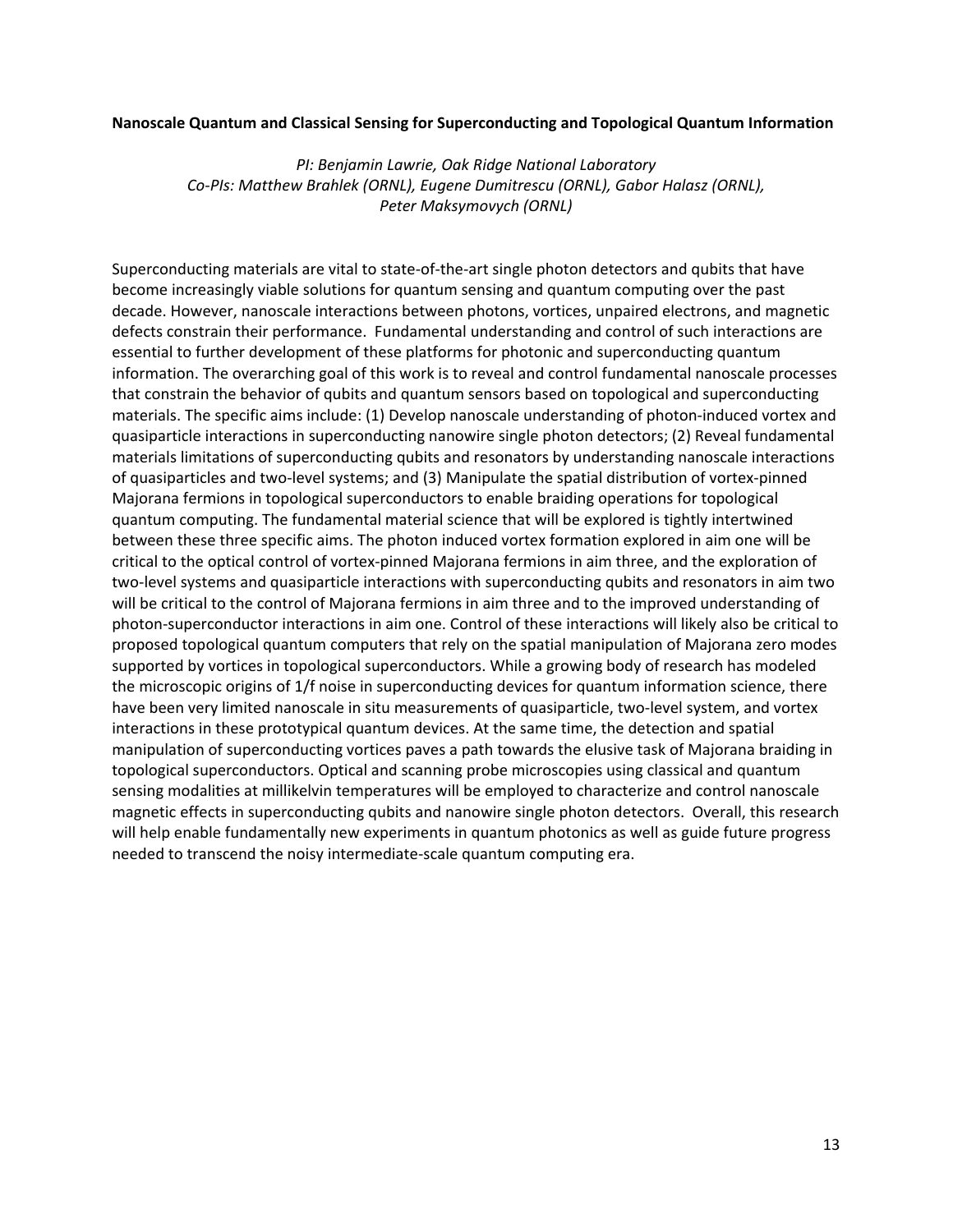#### **Materials for Ultra-Coherent, Mobile, Electron-Spin Qubits**

#### *PI: Stephen Lyon, Princeton University Co-PI: Mark Dykman (Michigan State), Eric Shaner (SNL), M. David Henry (SNL)*

Since early in the  $20<sup>th</sup>$  century quantum mechanics has been recognized as the theory which best describes most physical phenomena. However, only recently has it become possible to directly control the interactions within small quantum systems, and to engineer them to perform useful functions. Great strides have been made in the operation of small-scale quantum information processors in recent years, though no technology has yet demonstrated a clear superiority. One important approach is to use very simple quantum systems as the fundamental building blocks – as the quantum bits, or qubits. We plan to develop a new technology utilizing individual electrons, a leading candidate for future quantum information processors, in which the qubit consists of the electron's magnetic moment (or spin).

A key property of a qubit is its coherence time, which is roughly the time before quantum errors appear. Usually researchers study electron-spin qubits inside a semiconductor host, owing to their long coherence, fast quantum gates, and extremely compact devices. However, the electron spin coherence time becomes very short if the electrons are moved through the host semiconductor. While a quantum processor can be constructed without moving the qubits, mobile qubits can simplify the processor architecture and far fewer are required for the same complexity and speed. Mobile qubits may be particularly advantageous for near-term quantum simulators, where the additional flexibility will expand the range of a given processor.

This new research program is aimed at exploring electron-spin qubits in a different materials system, in which electrons are bound to the surface of superfluid helium. There is indirect evidence that mobile electrons will have exceptionally long coherence in this system, along with the other advantages of spin qubits. However, there is neither a full theory of electron spin coherence for these electrons, nor direct experimental measurements of these spins. The key goals of this program are (1) to develop a theory of the details of the interaction between the electrons' spins and the helium, and in particular how high perpendicular electric fields as might be found in future quantum devices will modify these interactions and affect the spin relaxation and decoherence rates; and (2) to develop experimental approaches for measuring ensemble electron spin coherence for these mobile qubits, and understand how control electrodes can be optimized for preserving the ultra-long spin coherence of the electrons while enabling the efficient control of their motion. Time permitting, this program will also work towards extending the experimental spin measurement and control to the single-electron level.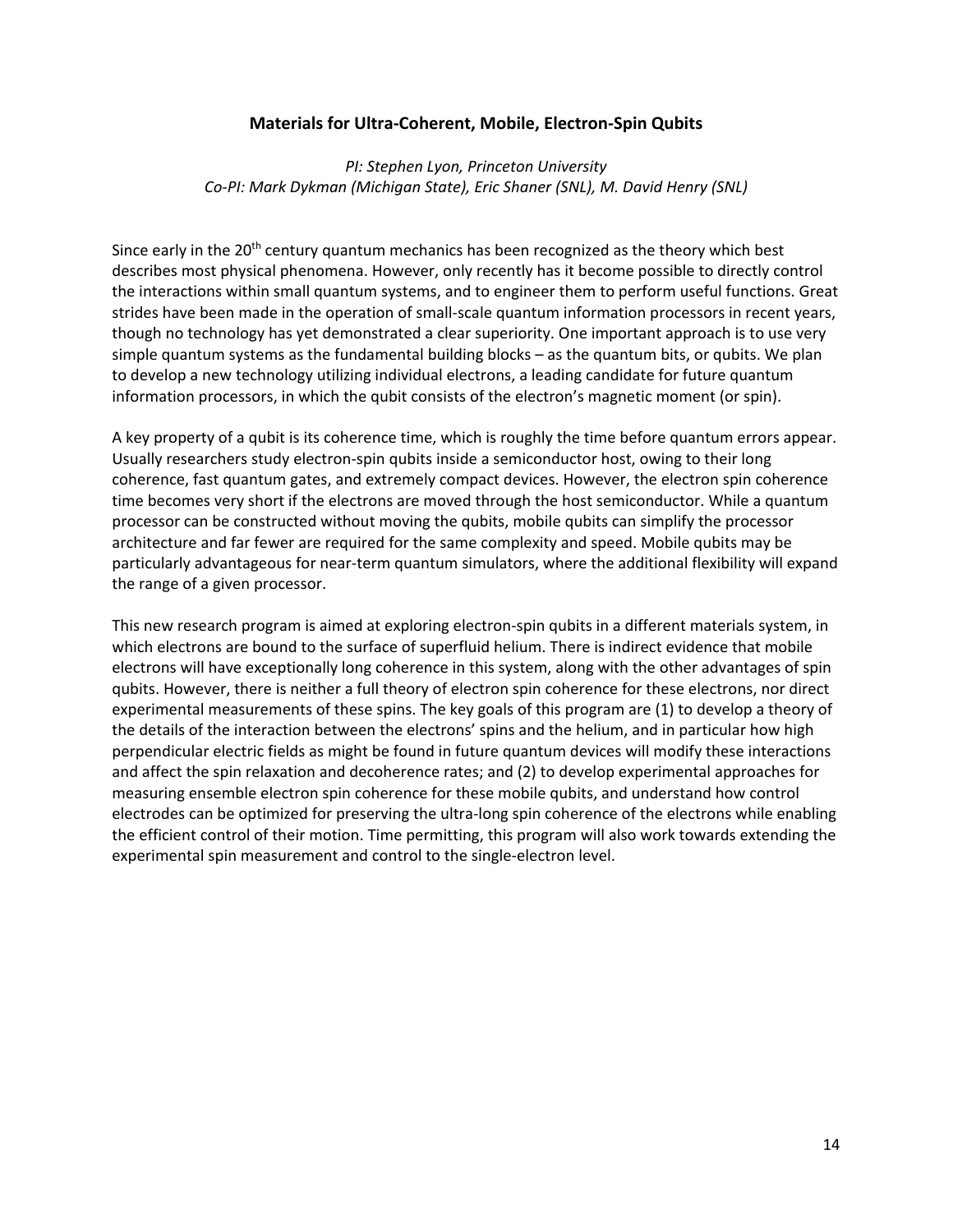### **Direct Observation of Fractional Quantum Hall Quasiparticle Braiding Statistics via Interferometry**

*PI: Michael Manfra, Purdue University*

Utilizing a recent breakthrough in AlGaAs/GaAs heterostructure design that allows for operation of electronic Fabry-Perot interferometers with reduction of quantum dot-like charging effects while simultaneously generating sharper edge potential profiles, we have recently demonstrated Aharonov-Bohm (AB) interference of fractional quantum Hall effect edge modes. Clear demonstration of AB interference of fractional edge modes is a vital step towards demonstration Abelian and non-Abelian braiding statistics. We propose a series of interferometry experiments aimed at answering the most important questions surrounding quantum coherence and braiding statistics in quantum Hall systems. Fine control of device parameters in this new system facilitates systematic investigation of quantum coherence, edge state reconstruction, and braiding statistics. The objectives of this project are:

- Measurement of Abelian phase for the fractional quantum Hall state at ν=1/3
- Exploration of the limit of interferometer size reduction while maintaining operation in Aharonov-Bohm regime
- Quantification of quantum coherency of fractional edge modes via measurement of the temperature dependence of AB oscillation amplitude and dependence on interferometer size
- Design of heterostructures and measurement of interferometers to probe non-Abelian braiding statistics at ν=5/2
- Measurement of interferometers in which the edge potential prolife is systematically modified through variation of screening well-quantum well separation to study impact on edge mode reconstruction

Using a combination of heterostructure growth, mesoscopic device fabrication, and low temperature electronic transport measurements, this project aims to provide the first direct measurement of Abelian and non-Abelian braiding statistics. Information learned during this work will be crucial to determination if quantum Hall systems are capable of hosting topological qubits. Our work will also inform investigations of other topological material systems where systematic control of epitaxial growth, device fabrication and operation are currently in more nascent stages. We hope our work may serve as a blueprint for interrogation of other topological phases needed to support next generation quantum systems.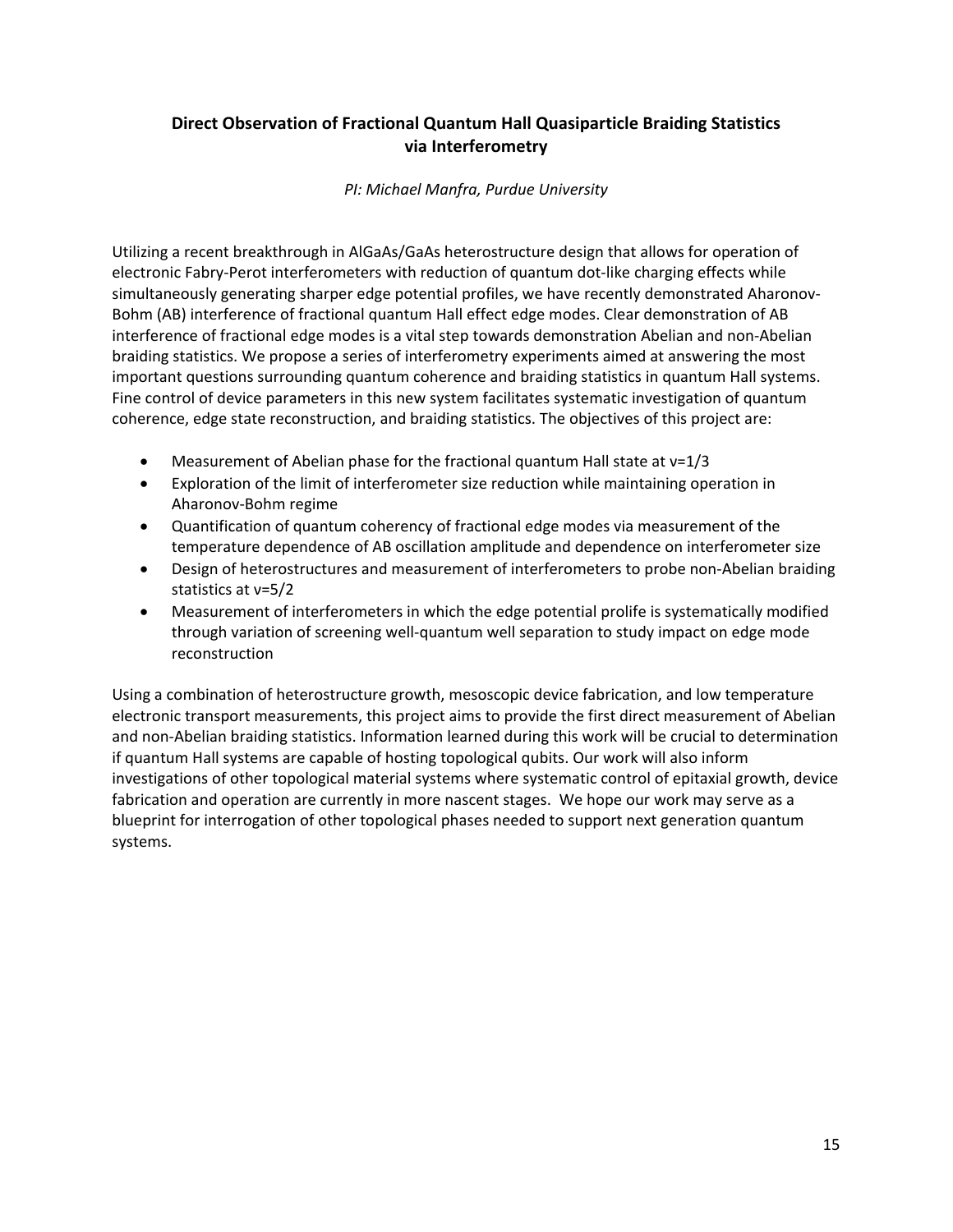#### **Hybrid Quantum/Classical Algorithms for Photochemistry and Nonadiabatic Dynamics**

*PI: Todd Martinez, SLAC National Accelerator Laboratory Co-PI: Edward Hohenstein (SLAC), Dmitry Liakh (ORNL), Alexander McCaskey, (ORNL), Abraham Nitzan (U Pennsylvania), Robert Parrish (QC Ware Corporation), David Reichman (Columbia), Joseph Subotnik (U Pennsylvania)*

Many problems, including the simulation of quantum mechanical phenomena for light-harvesting and solar energy applications, are difficult or impossible to solve using classical computers but could become feasible or even simple using quantum computers. Even though tremendous progress is being made towards the development of quantum computers, the earliest hardware implementations will be noisy and error-prone, leading to serious limitations on circuit complexity. This research project will develop new mixed classical/quantum approaches for the simulation of natural and artificial light-harvesting systems. Using both quantum and classical computers leverages the advantages of both and suppresses noise-induced errors in the quantum computer. The outcomes of this project will be 1) development, implementation, and application of algorithms that can exploit early stage implementations of quantum computers to simulate the interactions of molecular materials with light and subsequent charge and energy transport, 2) demonstration of these algorithms on existing, noisy quantum computing hardware, and 3) development of new frameworks to simplify the use of quantum computers in hybrid classical/quantum algorithms. These advances will lay the foundation for computer-aided design of new, efficient molecular materials to convert solar energy to fuels and/or electricity and the routine use of quantum computers in molecular simulation.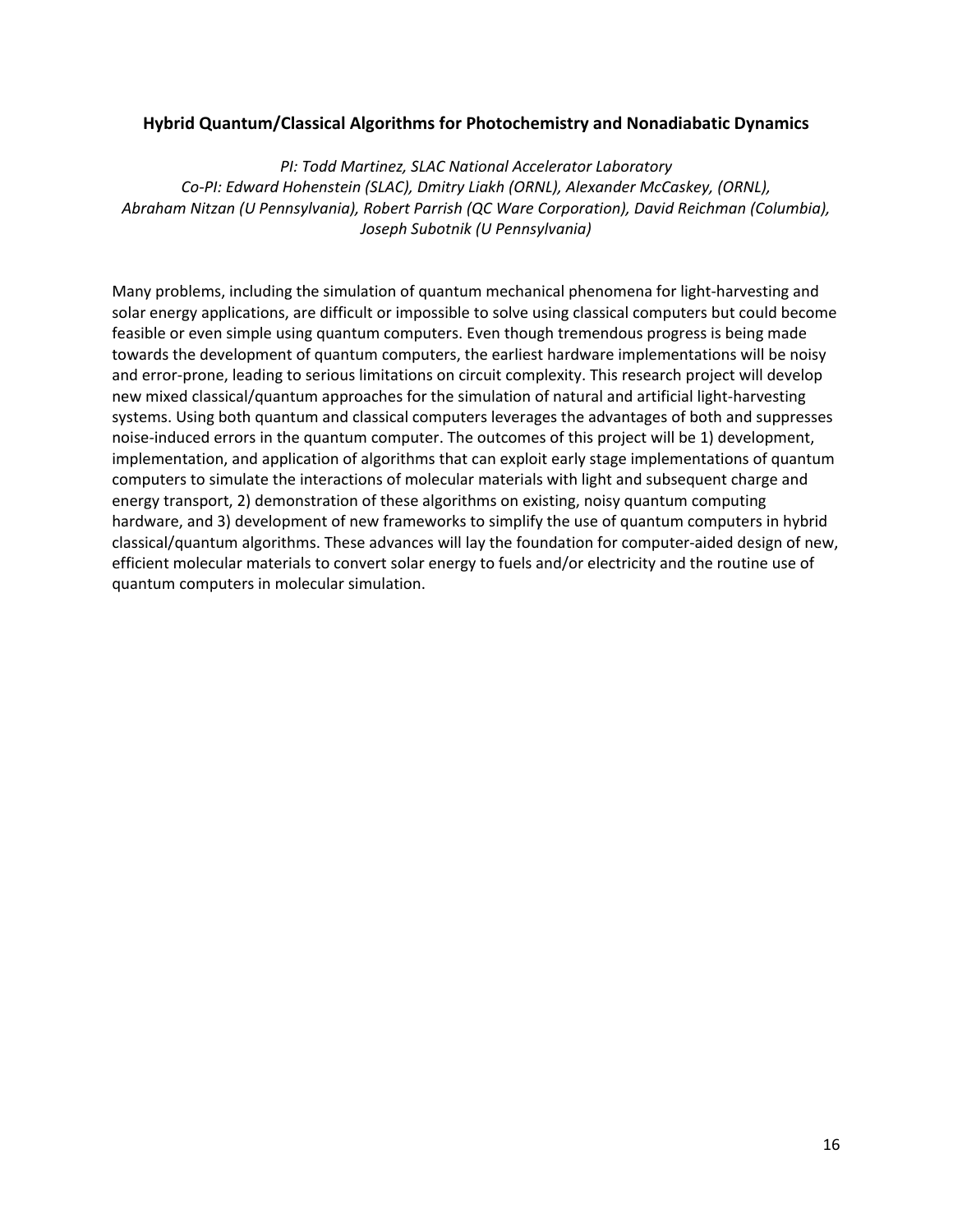#### **Enhancing Entanglement: Non-Markovian and Floquet Reservoir Engineering in Many-Qubit Superconducting Quantum Circuits**

*PI: Oskar Painter, California Institute of Technology Co-PI: Aashish Clerk (University of Chicago)*

Quantum information science is by now a diverse field, with many different systems of interest, and a variety of target applications. There is a common theme however to almost all work in this area: one needs robust methods for both preparing and stabilizing non- trivial, entangled quantum states. An extremely attractive approach to this general problem is dissipation engineering: through driving and system design, tailor the dissipative evolution of a quantum system so that this dynamics relaxes it to the state (or state space) of interest. Such methods are inherently robust, and have been successfully implemented in a variety of physical platforms. Despite these successes, the full power of dissipation engineering has not been explored theoretically or experimentally. First, previous work has almost exclusively focused on regimes where the dissipative dynamics is Markovian, or local in time. Second, the use of explicitly time- dependent dissipative couplings and modulated dissipation (i.e. akin to Floquet engineering) has not been explored in the context of dissipation engineering. Our broad vision is that extending reservoir engineering to incorporate these non-trivial elements will enable a transformative new class of dissipative quantum state stabilization protocols. This will allow us to transcend the limitations of current approaches. These extensions represent a fundamentally new theoretical paradigm; moreover, they are regimes that can be directly probed in the superconducting quantum circuit (SQC) architecture we will develop and study in this proposed program.

Our team, consisting of lead PI Painter on the experimental side and PI Clerk on the theoretical side, has extensive experience working together. Specific research goals of the team will be to develop new theoretical tools and methodologies to describe non-Markovian and time-dependent engineered dissipation, and to use these to devise new entanglement generation and stabilization protocols in many-qubit quantum systems. We propose to experimentally implement these ideas in a manyqubit waveguide circuit QED platform recently developed by PI Painter.

General scientific questions of interest include: (i) How do non-local temporal and spatial correlations in the external reservoir manifest themselves in the system dynamics? How can we use system degrees of freedom as a quantum probe of these correlations? (ii) How are the concepts of information flow, entanglement production and propagation impacted by non-Markovianity? Can these be harnessed as resources? (iii) What are optimal methods of external control that enable the reservoir to steer the quantum dynamics of the target system and ultimately stabilize non-trivial states? (iv) Are there effective (approximate), simple methods for describing the system dynamics, or dynamics within a submanifold of the system? In addition to fundamental science inquiry and exploration, our proposed research activities will also lead to new, more powerful theoretical techniques and hardware for quantum simulation and quantum information processing. *The work proposed here will lead to new methods for entanglement creation and control, and thus specifically addresses PRO 2 (Enhance Creation and Control of Coherence) in the BES Roundtable report; it also addresses topic 4 of PRO 4 (entanglement and many-body physics).*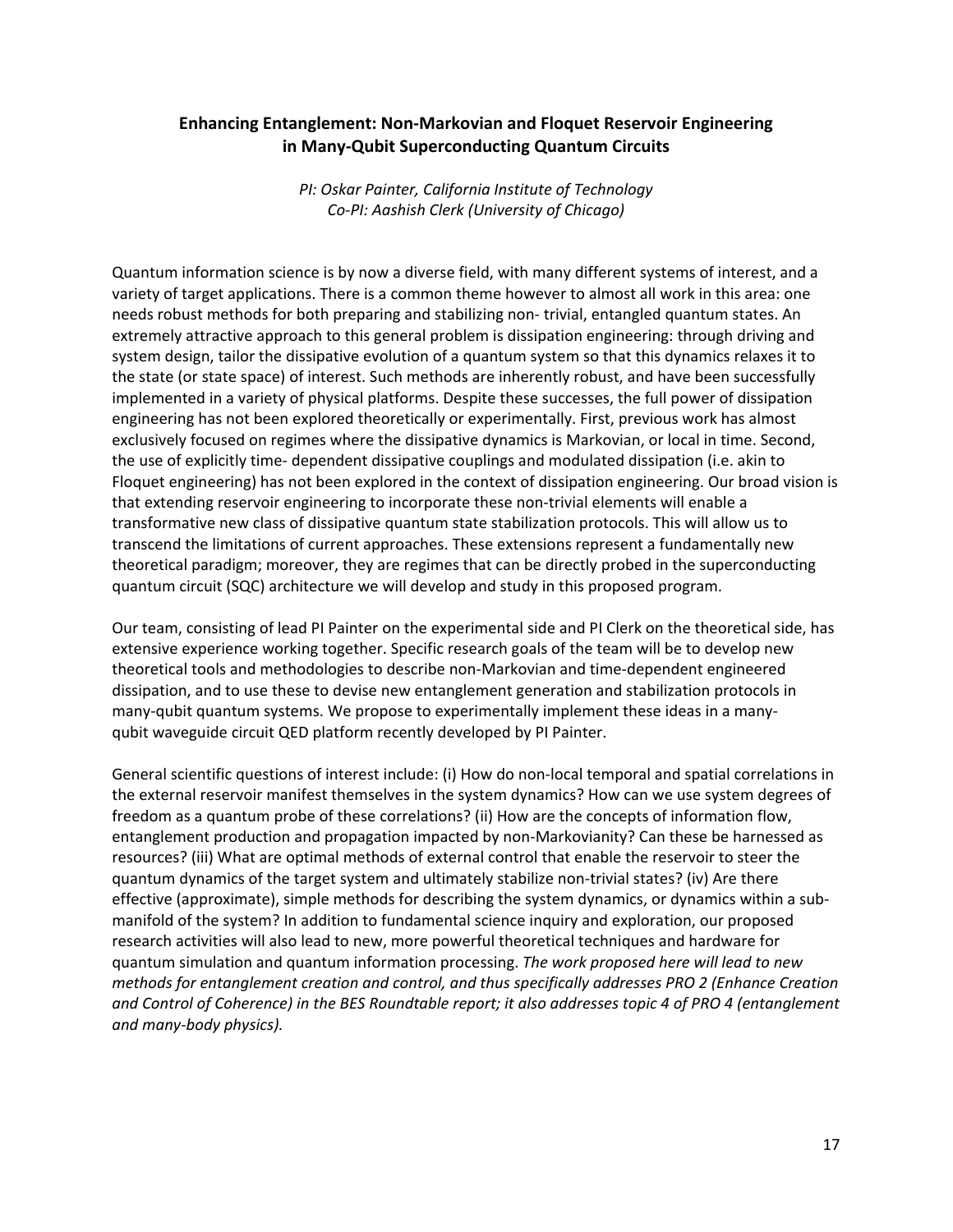#### **An Ion-Trap Quantum Simulator for Exotic 2D Materials**

*PI: Philip Richerme, Indiana University Co-PIs: Gerardo Ortiz (Indiana), Babak Seradjeh (Indiana)*

This joint experimental and theoretical effort seeks to develop a flexible platform for the atom-by-atom synthesis and characterization of exotic 2D quantum materials. The objectives of this research will be to implement a fully-controllable 2D quantum simulation system, which (1) can be periodically driven outof-equilibrium to create quantum topological matter, and (2) can simulate the dynamics of frustrated quantum spin systems. The experimental platform is comprised of trapped atomic ions, which will encode an ensemble of effective spin-1/2 particles and will be controllably coupled together to form a pristine quantum material. This 2D ion trap quantum simulator, which would be the first of its kind, would offer unprecedented opportunities to address open questions in quantum many-body physics associated with geometric frustration, exotic phases of matter (such as topological materials, valencebond states, and spin glasses/liquids), and the relationship between entanglement, frustration, and high-temperature superconductivity. Understanding the full phase diagrams and dynamical behavior for these various quantum spin systems is of strong and widespread interest, but has so far proven elusive due to the lack of clean and controllable experimental test systems. The results of this work will therefore guide future theoretical efforts to understand highly complex 2D systems, for which no reliable analytic or numeric descriptions are currently possible.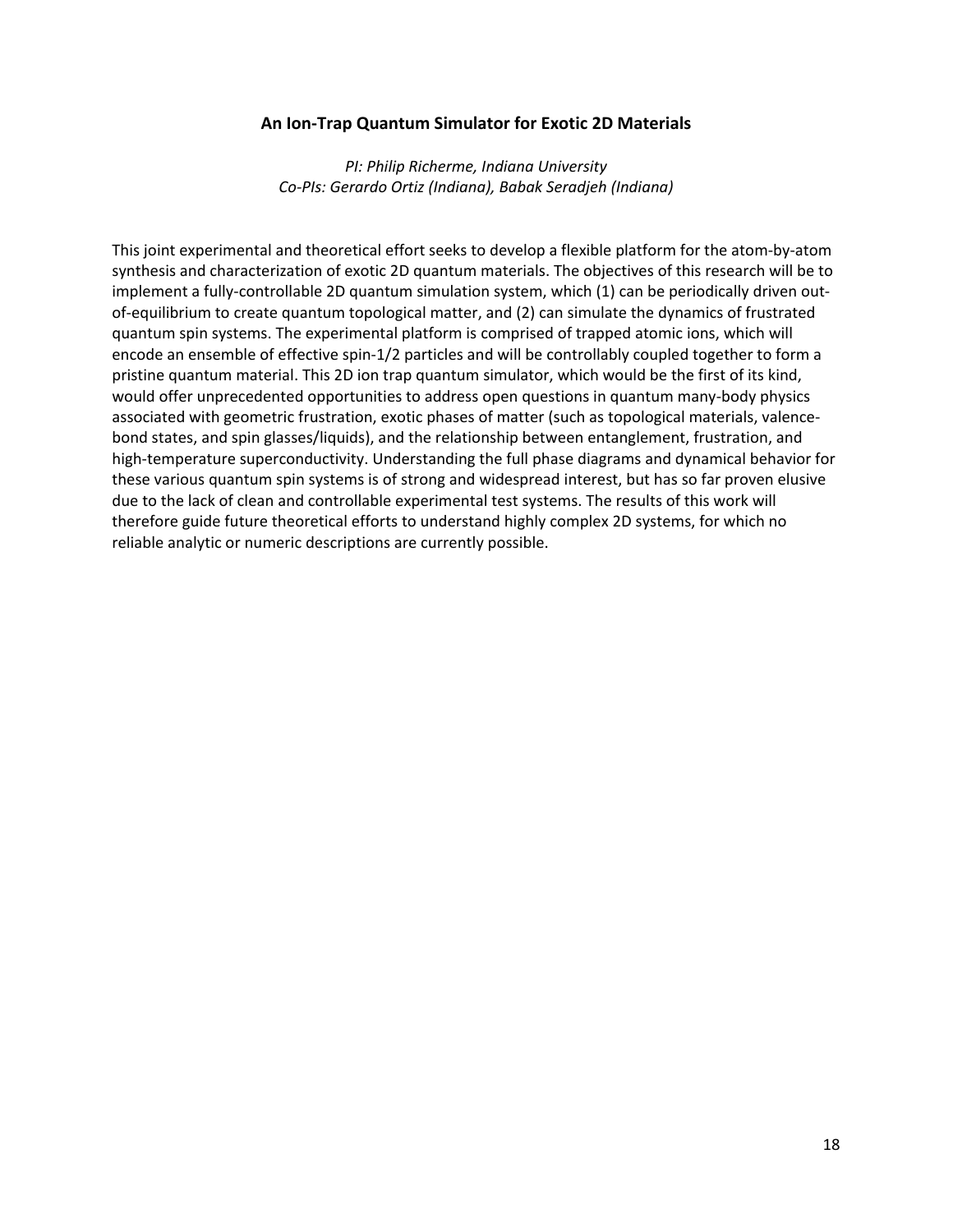#### **Expressing Tunable Emergent Quantum Phenomena in Molecular Materials with Strong Electron Corrections**

*PI: Eric Schelter, University of Pennsylvania Co-PIs: Corwin Booth (LBNL), Jochen Autschbach (University at Buffalo)*

High-temperature, emergent quantum phenomena is a grand challenge of chemistry and physics. Molecular assemblies comprising f-elements, such as the lanthanides, are uniquely poised to express quantum phenomena because of their electronic characteristics. The f-electrons reside in core-like atomic orbitals that confer protection against quantum decoherence and underpin quantum 'heavy electron' behavior and unconventional superconductivity. To expand the study of quantum effects involving f-elements, there is a clear need to develop chemistry that allows for study of local strong electron correlations in a small enough system that exact theoretical and spectroscopic methods can be applied, and for elaboration of such correlations into an emergent, superconducting lattice. Molecular assemblies provide an important venue for the development of new examples because the critical local interactions can be tuned using coordination chemistry at appropriate energy scales. The long term goal of this project is to synthesize heavy electron coordination polymers and molecular solids with properties that can be tuned systematically using molecular design principles, and ultimately, to achieve superconductivity. The central hypothesis of this proposal is that emergent quantum phenomena can be elaborated from molecular precursors of redox active lanthanide elements that possess both magnetic moments and strong electron correlations. This approach is expected to result in isolation of the first felement molecular heavy electron materials and the first f-element molecular superconductor, providing new families of quantum materials. Results from this work are expected to provide new knowledge and information on materials that exhibit strong electron correlations, such as high temperature superconductors, which are expected to find use in quantum information processing.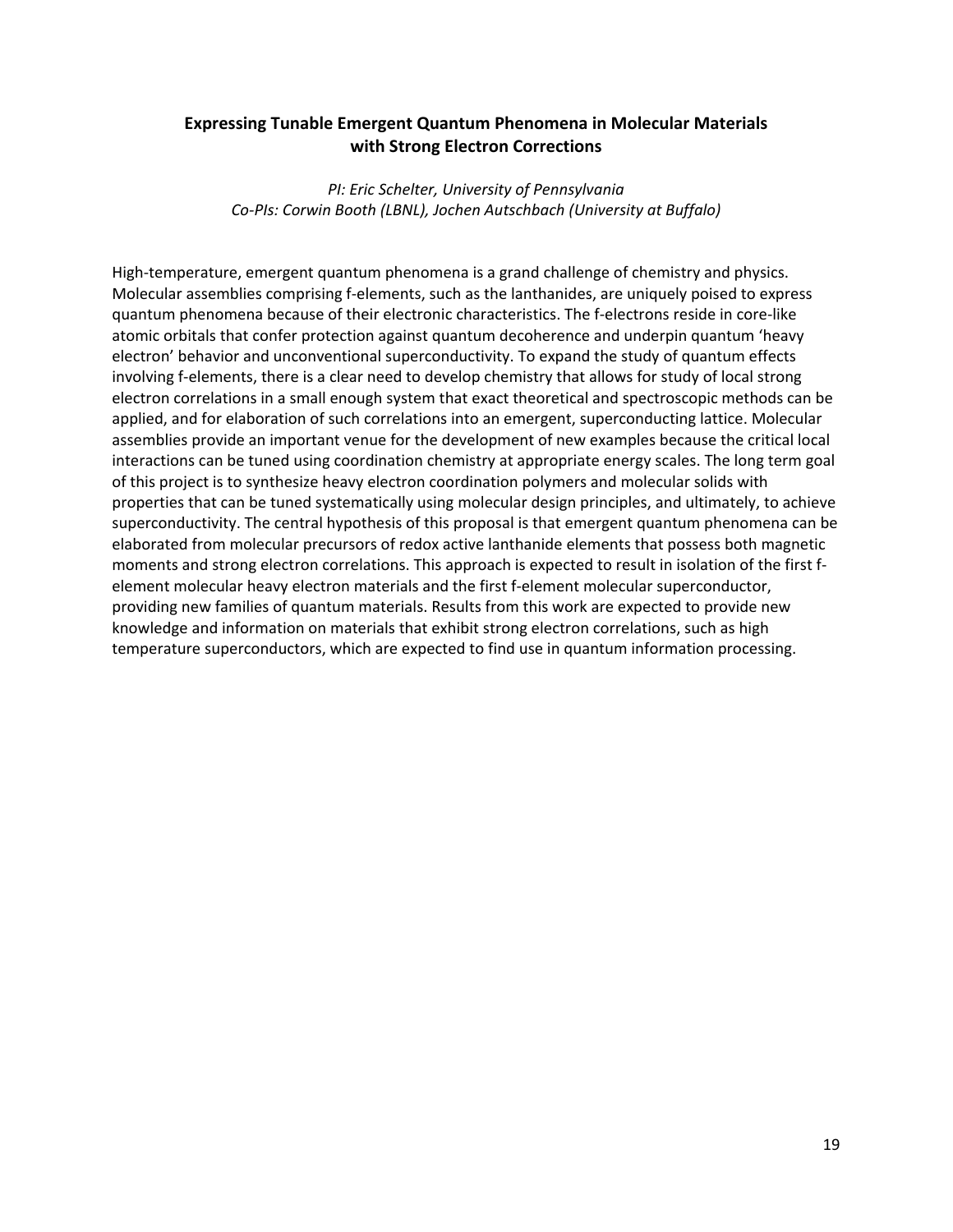#### **Optical Generation and Manipulation of Spin Qubits**

*PI: David Shultz, North Carolina State University Co-PI: Martin L. Kirk (University of New Mexico)*

This project focuses on a novel approach to producing polarized molecular electron spins using visible light. Investigations of multi-spin molecular systems are important to molecular and nanoscale opticalthermal energy conversion, magnetic exchange-modulated photoprocesses, and in particular, quantum information science (QIS). The research will advance understanding of how photogenerated quantum (spin) bits (qubits) can be used to develop large ground state spin polarizations on an ultrafast timescale, photoentangle multiple ground-state qubits, employ antenna effects to enhance the spin polarization signal response, and markedly decrease excited state lifetimes to increase the timescale for qubit manipulation in the ground state. The long-term goal is to develop novel molecular systems that can be optically initiated to enable magnetic exchange-mediated multi-qubit entanglement, and by virtue of designed short-lived excited states, facilitate large spin qubit polarizations in recovered ground states. This may allow the development of spatial and temporal control of spin qubits, as well as promote spin coherence lifetimes that are markedly longer than the spin initiation process.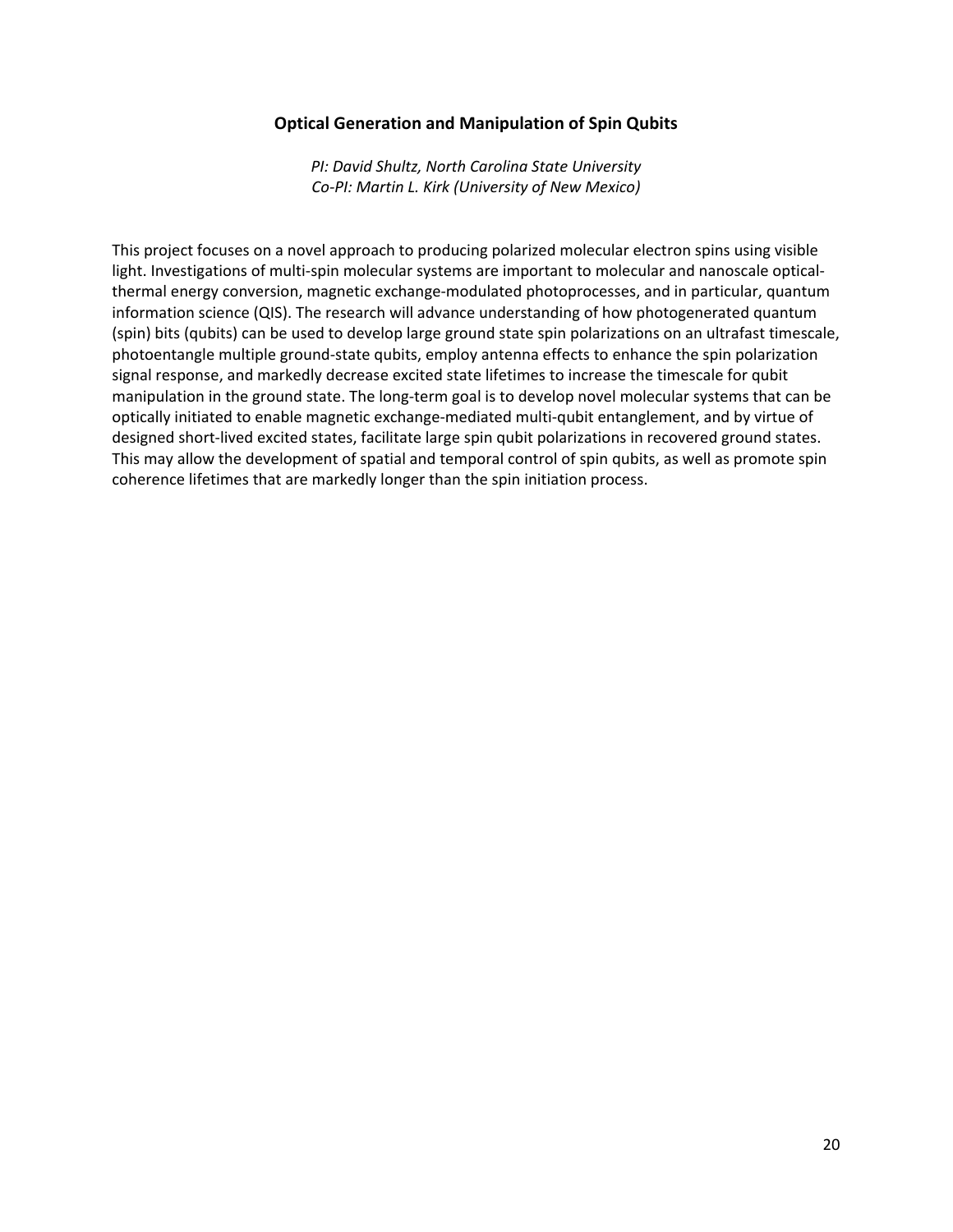#### **Intrinsic Topological Superconductors for Next-Generation Quantum Systems**

*PI: Susanne Stemmer, University of California, Santa Barbara Co-PIs: Leon Balents (UC Santa Barbara), Stephen Wilson (UC Santa Barbara), Andrea Young (UC Santa Barbara)*

The drive to create robust, next generation quantum computing systems relies on the discovery and development of new materials capable of both hosting entangled electronic states and protecting them from rapid decoherence. Topological superconducting states are an exciting frontier for realizing such protected states, but are exceedingly rare and many details remain controversial. This project envisions chemically homogenous, intrinsic topological superconductors as an important leap forward. Progress in topological band theory, recent advances in the synthesis of quantum materials and novel in-situ techniques that can detect the signatures of topological superconductors promise to accelerate the discovery of new candidate materials. Towards this objective, the project will undertake a coupled theoretical and experimental search for manifestations of topological superconductivity. Efforts will focus on the prediction, growth, and characterization of topological superconductor candidates as well as the study of their exotic electronic properties. The focus of this project will be on families of materials that are known to have topologically non-trivial nodal structures and have superconductivity in some of their family members. Promising new classes of materials will be explored theoretically, complemented by high purity bulk crystal and tunable thin film synthesis of candidate materials and explored via novel, in-situ imaging techniques. Ultimately, the project looks to demonstrate new intrinsic topological superconductors as components for next-generation quantum devices.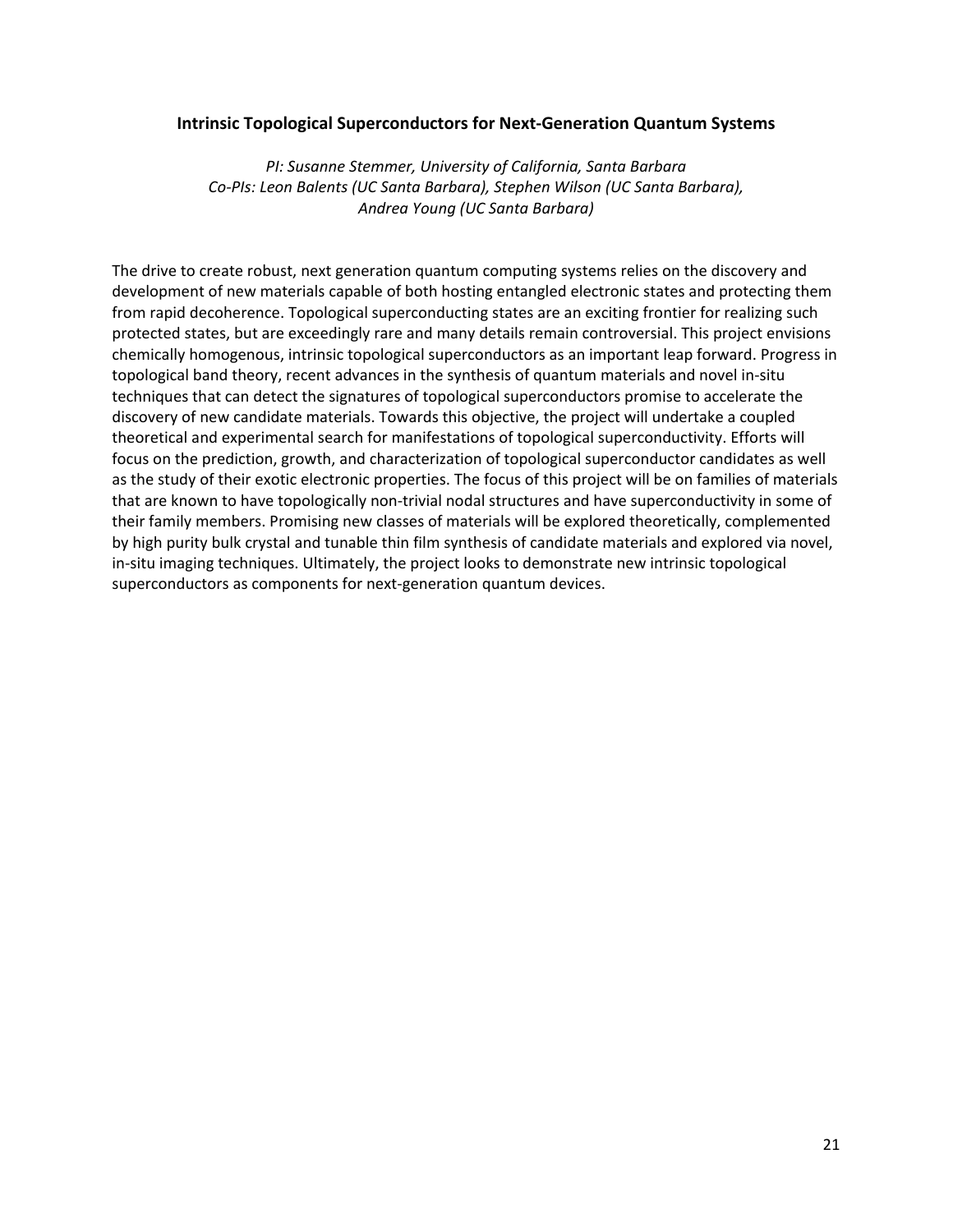#### **Controlled Synthesis of Solid-State Quantum Emitter Arrays for Quantum Computing and Simulation**

*PI: Jelena Vuckovic, Stanford University Co-PIs: Dirk Englund (MIT), Tony Heinz (Stanford), Mikhail Lukin (Harvard), Melosh Nicholas (Stanford), Hongkun Park (Harvard), Susanne Yelin (Harvard) Collaborator: Adam Gali (Hungarian Academy of Sciences)*

Quantum emitters in solids are at the core of a wide range of quantum technologies, from nanoscale quantum sensors to quantum networks. This program aims to realize dramatic performance leaps by developing quantum emitters (QE) and quantum emitter arrays in diamond, silicon carbide (SiC) and two-dimensional (2D) van der Waals (vdW) materials, with precise control of their spatial position and uniformity, long electron spin coherence time, excellent optical properties, and small inhomogeneity, and with access to external tuning. We will combine the developed quantum emitter arrays with optimized nanophotonic structures to make a platform for complex quantum state generation and for controlling quantum states of light.

The program is structured in three interacting research thrusts (T1-T3). T1 and T2 are devoted to the creation and study of QE arrays in diamond, SiC, and vdW materials with precisely defined positions, tunable spectral properties, and long coherence times. T3 extends the use of tunable, positioncontrolled emitters from T1 and T2 to demonstrate new light-matter in interacting arrays of QEs, for applications in cluster state generation, quantum simulators, and quantum gates. The ambitious program proposed here requires bringing together deep expertise in diverse fields and the ability to work effectively as a team. Our researchers have already collaborated extensively and provide the necessary experimental and theoretical capabilities: 2D material electronic and optical properties and assembly (TH, HP), quantum optics and spin-photon interfaces in diamond and SiC (JV, ML ,DE), advanced materials growth, characterization, and defect control (NM), electronic structure theory for spin/optical properties and the study of localized defects in solids (AG), and quantum optics theory (SY).

The proposed program directly addresses all of the major priority research opportunities (PROs) for next generation quantum systems identified in the DOE QIS Roundtable Report. In particular, the tailored arrays of interacting QEs will enable the exploration of foundational aspects of quantum mechanics, the simulation of complex quantum behavior, and quantum error correction.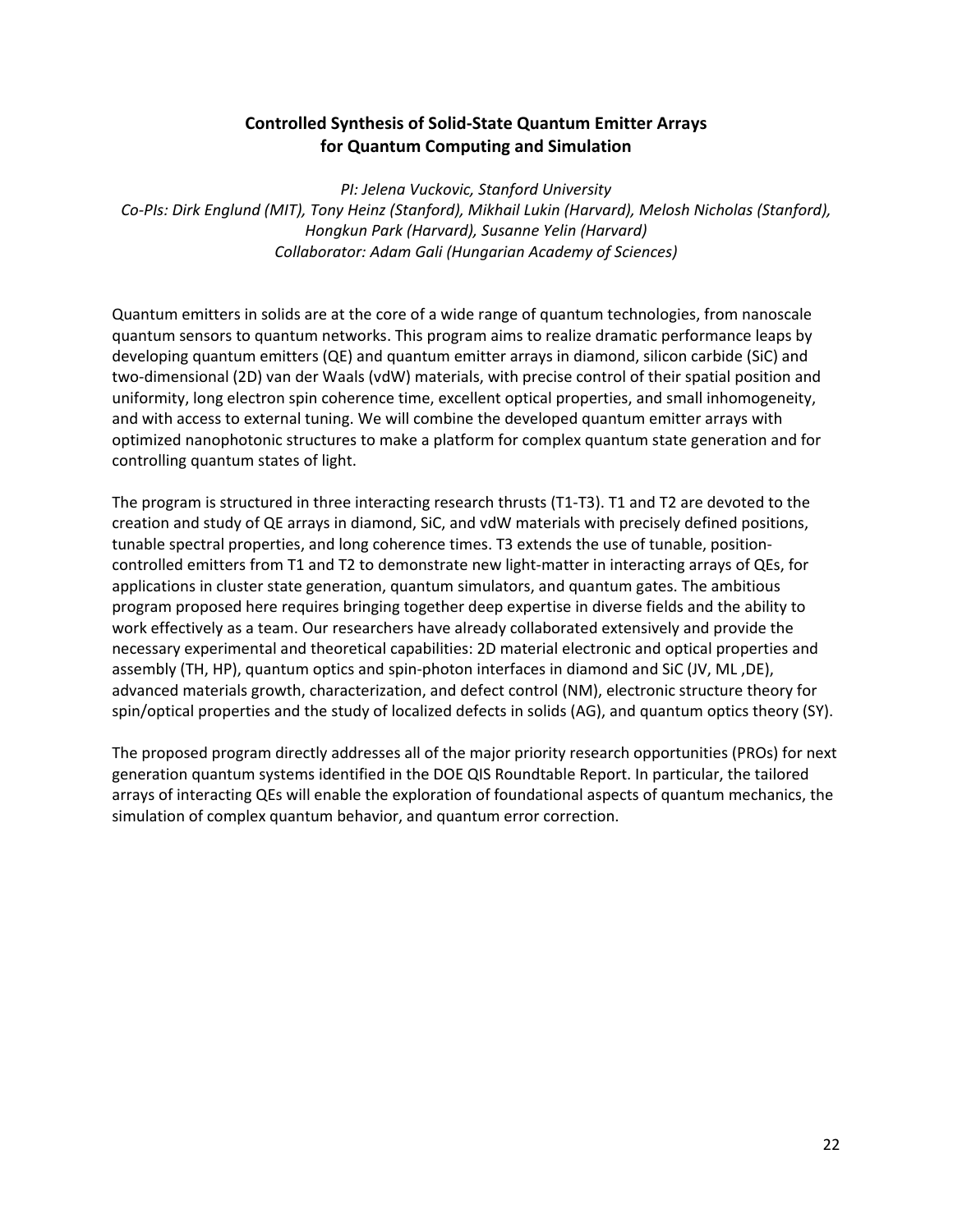#### **Systems for Transducing Entanglement between Photons and Electron Spins**

*PI: Michael Wasielewski, Northwestern University Co-PIs: Theodore Goodson (Michigan), Shaul Mukamel (UC Irvine), Emily Weiss (Northwestern)*

The scientific community is on the verge of a revolution in which Quantum Information Science (QIS) will change the way we live, work, and understand our world. Indeed, QIS may have the opportunity to transform industries, create jobs, and yield great benefits for the world's population. Transferring information between stationary (spin) qubits, the fundamental units of quantum information typical involved in quantum computation, and propagating (photon) qubits, typically involved in quantum communications, is a critical step in realizing these transformative technologies. The transfer of quantum properties and entanglement between photons and matter (transduction) is a major challenge in QIS because transduction is essential for networking quantum information processors. In order to overcome this challenge, it is important to know how non-classical light (single or entangled photons) interacts with matter. This project specifically addresses fundamental questions about how single and entangled photons interact with molecules and nanostructures to produce entangled electron spin qubits, thus resulting in transduction.